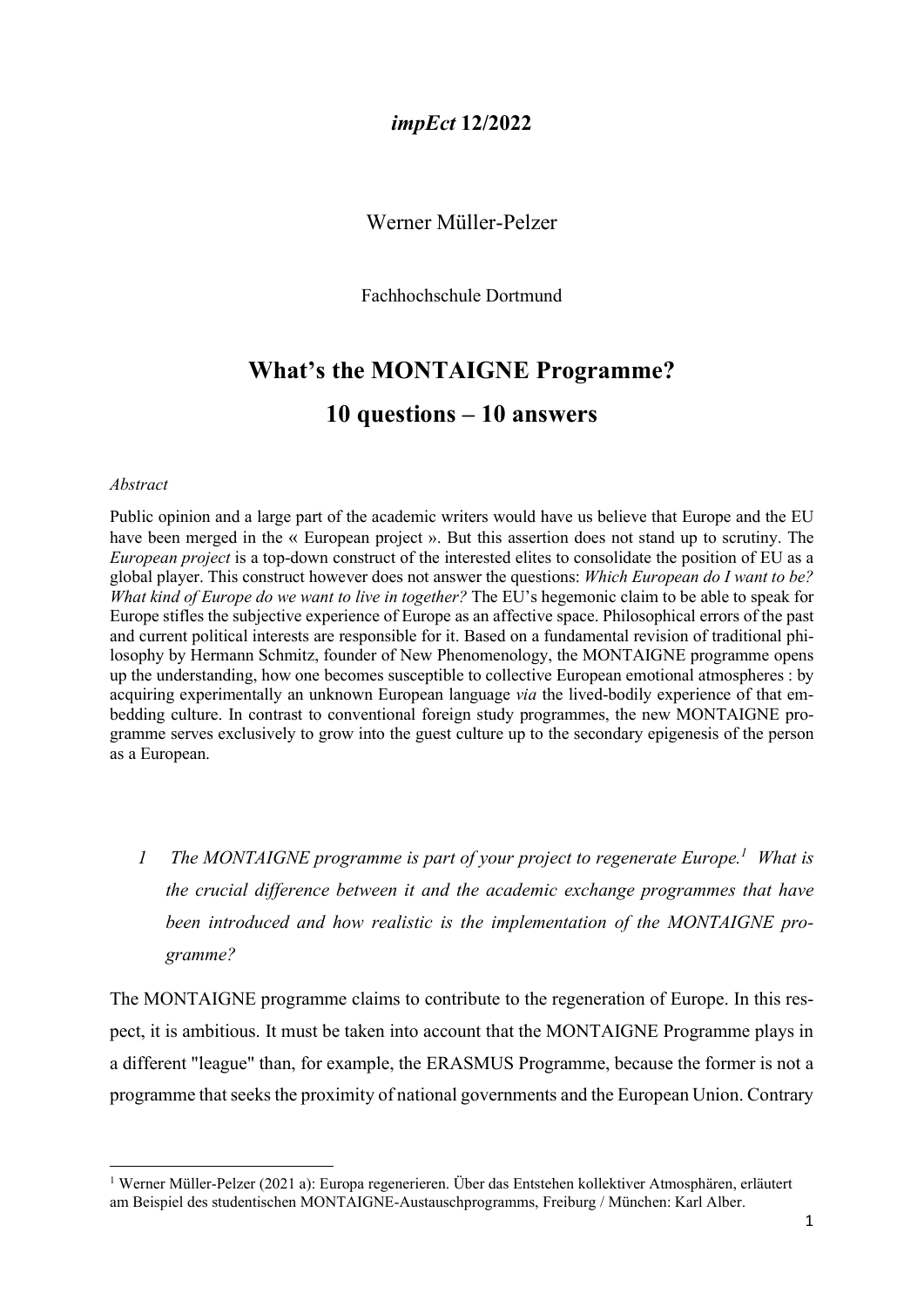to what is communicated in public, the current ERASMUS+ programme does not primarily serve international understanding and the formation of a sense of "we" among young Europeans, but rather the mobilisation of suitable human resources for global competition. Since its inception in 1987, its name has been the acronym of European community action scheme for the mobility of university students. Jacques Delors, former President of the European Commission and initiator of ERASMUS, had formulated the intention at that time to combine student mobility with a better understanding of the European peoples, but this was before the integration of universities into the programme of the new global player EU.<sup>2</sup> The criticism of the current ERASMUS+ should therefore also be understood as a defence of the original intention of its initiator. Today, there is no longer any talk of an exploratory stay abroad in which questions are asked such as: Which European do I want to be? What touches me so much in my Europeanness that I don't want to give it up? How do we want to live together in the future? According to the official information of the EU, these questions have already been answered by the fact that Europe and the European Union have merged and become one in the European project ; the EU has allegedly become the heiress of European values, understood as the condensed form of artistic, poetic, ideological, philosophical and civilisational achievements from the Renaissance and the Enlightenment to the development of modern democracy. Therefore, the EU claims to speak for Europe. If one accepts this, then the chances of realising the MONTAIGNE programme should be poor.

However, this rhetoric of the EU elites has obviously turned to be a flop (Germ. *Luftnummer*). The EU is an institutional construction to increase the power of a new global player; Europe, on the other hand, is not. The EU consists of an almost unmanageable number of interlocking organisations; Europe does not. The EU is held together by economic and financial interests and government decisions; Europe is not. The EU has a multitude of bodies that carry out the intentions and decisions of the member states; Europe does not. A state can apply to join the

<sup>2</sup> Jacques Delors (2004): Mémoires, Paris: Plon, 455. – Delors had already gone on record in 1998: "Je refuse une Europe qui ne serait qu'un marché, une zone de libre-échange sans âme, sans conscience, sans volonté politique, sans dimension sociale. Si c'est vers ça qu'on va, je lance un cri d'alarme." Jacques Delors: Comprendre l'Europe, Biographie Jacques Delors https://www.touteleurope.eu/actualite/biographie-jacques-delors.html, ursprünglich in: Le Nouvel Observateur, 06 Juin 1998. https://www.touteleurope.eu/actualite/biographie-jacques-delors.html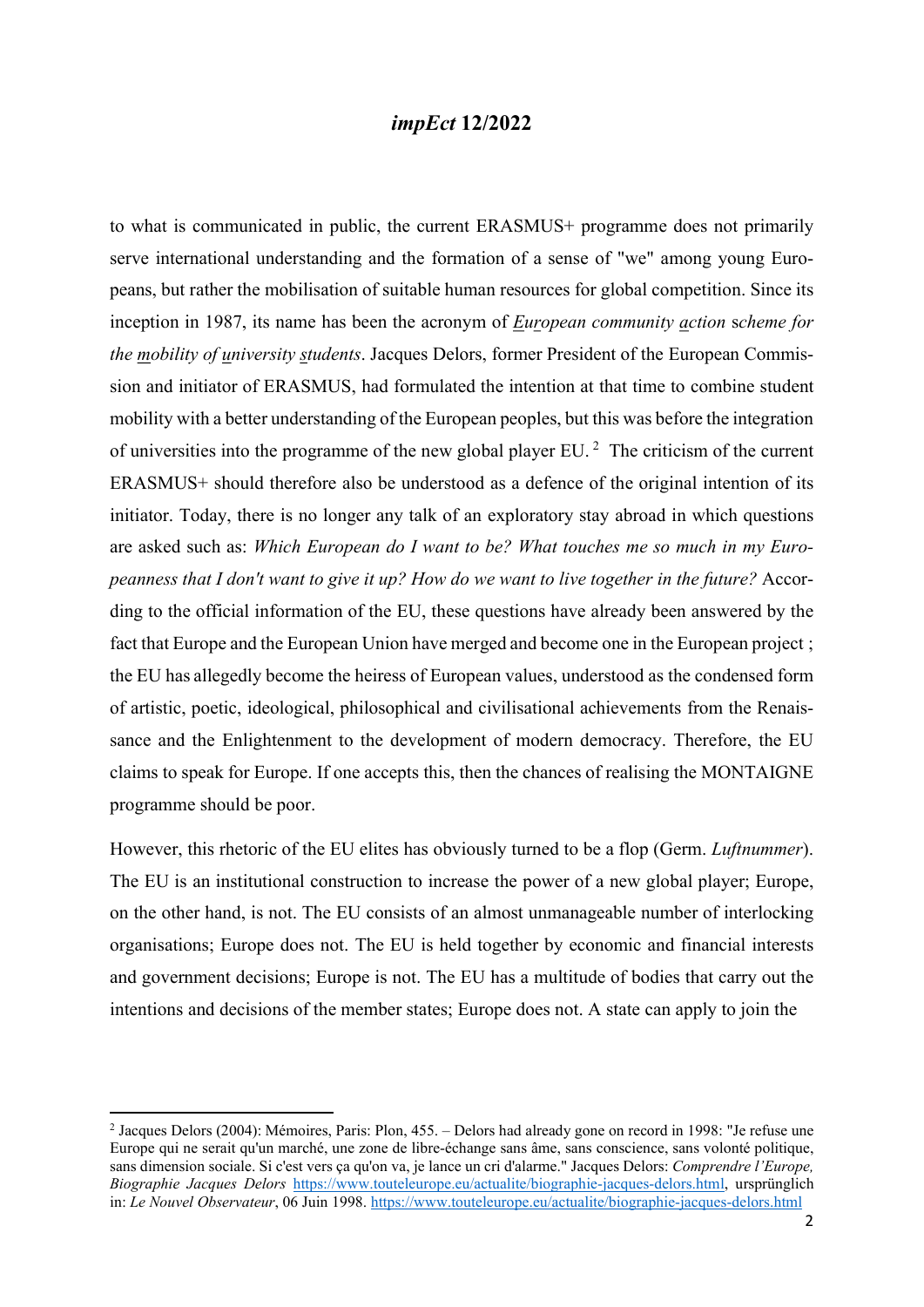EU on the basis of a vote by its citizens, but equally it can leave; for Europe, on the other hand, this is not possible. This list can be extended without further ado. The hyperbolic equation Europe = EU is dangerous because by blurring the differences, EU politicians pursue their political interests, which obey an anti-European goal: Claiming Europe for the global power interests of the EU thwarts the basic European norm of asking questions of truth, i.e. asking about the good life on the ground of the European civilisation type.<sup>3</sup> As an institutional construct, the EU cannot be a contact point for the affectivity of Europeans. As Jacques Delors had already said: one cannot fall in love with the unified European market (even less with a global player).<sup>4</sup> The invocation of *European values*, which the EU feels called to represent, does not change this. Since no European myth is available that would affectively unite all Europeans, a glossy and reductionist surrogate of the extraordinarily diverse and contradictory European intellectual history has been fabricated, to which realpolitik politicians fall back as needed. The fact that the Judeo-Christian and Greco-Roman lines of tradition are also being claimed blanket for Europe shows how thoughtlessly the EU elites are proceeding here. This is a highly tense conglomerate of ideas in the history of ideas that, according to the prevailing view of historians, can only be regarded as European prehistory.<sup>5</sup> Hans Joas has criticised this attempt to construct a legitimacy for itself as the "self-sacralisation of Europe".<sup>6</sup> In this respect, the chances for a fundamental rethinking are quite good.

Now for a crucial difference that distinguishes the MONTAIGNE programme! English, German, French, Spanish and Italian cannot be chosen as target languages in the MONTAIGNE programme. As is well known, global English is on the rise. In combination with the electronic media, many people thus gain access to the knowledge currently available and to other people who may live far away. Against Europe, on the other hand, is the fact that global English is

<sup>&</sup>lt;sup>3</sup> Peter Sloterdijk (<sup>2</sup>2004): Falls Europa erwacht. Gedanken zum Programmem einer Weltmacht am Ende des Zeitalters ihrer politischen Absence, Frankfurt a. M., Suhrkamp, 57-59.

<sup>4</sup> Quoted by Nadège Chambon / Stéphanie Baz-Hatem (2014): Jacques Delors, hier et aujourd'hui, Paris : Desclée de Brouwer, 165.

<sup>5</sup> Christian Meier (2012): Kultur, um der Freiheit willen. Griechische Anfänge – Anfang Europas?, Frankfurt a.M.: Pantheon; Jacques Le Goff (2012): Die Geburt Europas im Mittelalter. München: C.H. Beck.

<sup>&</sup>lt;sup>6</sup> Hans Joas: "Die Lust an genereller Kapitalismuskritik ist zurück", Interview in der Wirtschaftswoche, 30.12.2012, https://www.wiwo.de/politik/konjunktur/sozialphilosoph-hans-joas-die-selbstsakralisierung-europas/7543054-

<sup>3.</sup>html See also Id.: "Mich schaudert das Tremolo in den Europa-Reden", aktualisiert am 06.10.2012, in: Frankfurter Allgemeine Zeitung https://www.faz.net/aktuell/wirtschaft/soziologe-hans-joas-mich-schaudert-das-tremolo-in-den-europa-reden-11916327.html?printPagedArticle=true#void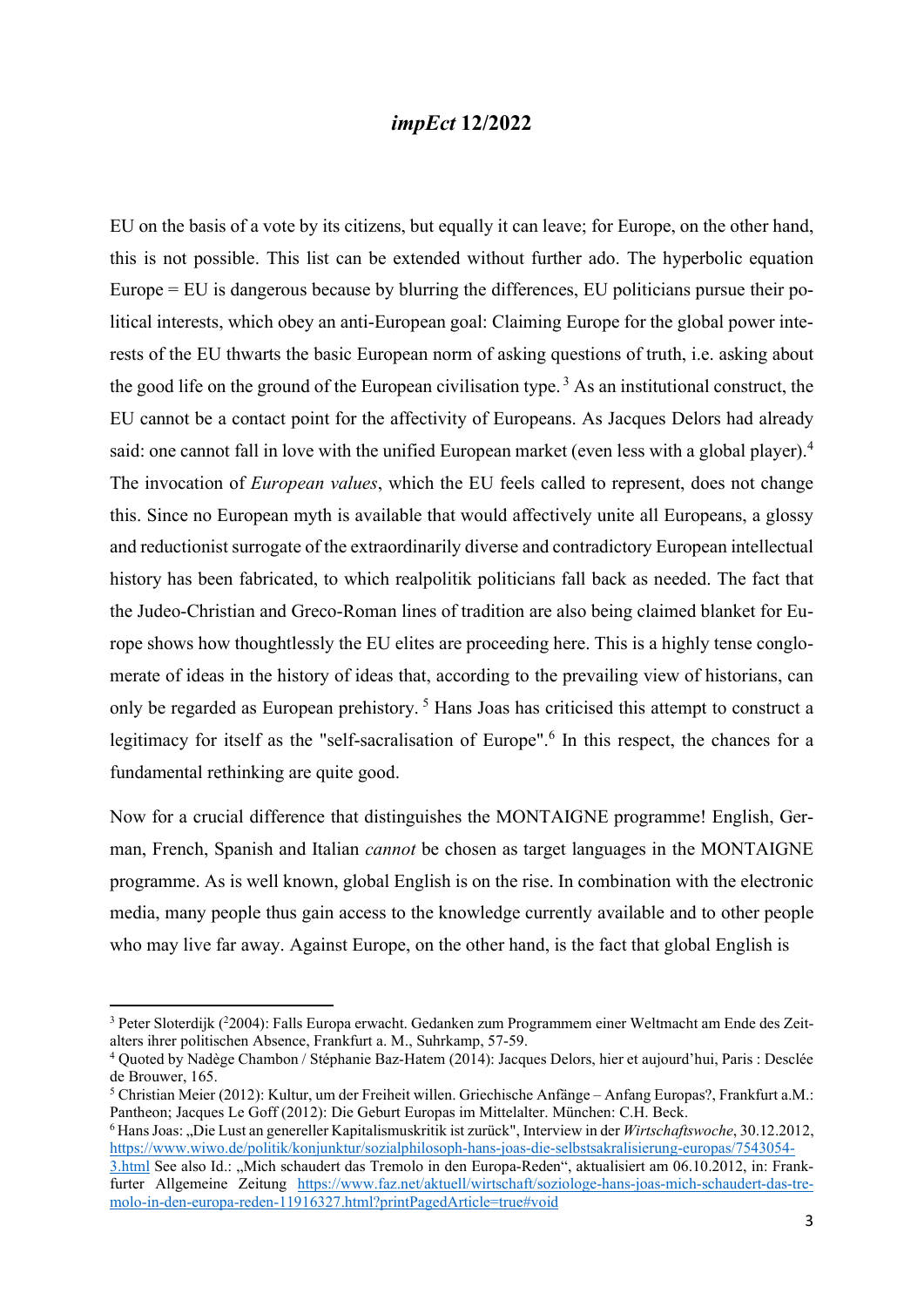being used by powerful, economic interests that, in favour of unlimited growth and the pursuit of profit, are grinding down or completely dissolving the traditional ways of life worldwide to a level that conforms to the market. The assertion that this development is inevitable turns this endeavour into the ideology of globalism<sup>7</sup>, for which even the multiplicity of European languages is indifferent and therefore dispensable. Global English is without affective reference to Europe and thus becomes an obstacle to a reflection on Europe.

But language policy for German, French, Spanish and Italian is also contaminated by the desire for power. Language and culture in the four language areas mentioned are seen by policy-makers as strengthening national influence at EU level and in other countries, and this also at the expense of neighbouring European languages. To a modest extent, then, this language policy follows the same logic as the spread of global English: affective de-Europeanisation is thus advancing. Accordingly, the European languages with a low potential of political, economic and symbolic power have already largely sunk to vernacular languages, i.e. languages for everyday use. But German, French, Italian and Spanish (in Spain) will also successively not escape this fate: Not only in politics, but also in business, scientific research, university teaching and mass media, global English increasingly determines public language use. But the European languages are not negotiable: as the *Lieux de la mémoire de l'Europe*<sup>8</sup>, they form the common affective backbone of Europeans.

The emerging monopoly is clearly different from a *lingua franca*: the latter would represent an understanding across cultural thresholds that serves practical-commercial purposes and takes place on an equal footing, i.e. does not concede unilateral advantages to any participant: between trading partners, competitors or adversaries.<sup>9</sup> Global English, on the other hand, has become an Anglo-American instrument of domination of globalism, in which the affective

<sup>7</sup> Wolfgang Streeck (2021): Zwischen Globalismus und Demokratie. Politische Ökonomie im ausgehenden Neoliberalismus, Berlin: Suhrkamp.

<sup>8</sup> Jürgen Trabant: "Sprachenvielfalt", in: Den Boer, Pim / Duchhardt, Heimnz / Kreis, Georg / Schmale, Wolfgang (Hg.) (2012): Europäische Erinnerungsorte, 3 Bde., Bd. 1: Mythen und Grundbegriffe des europäischen Selbstverständnisses, München: Oldenbourg, 269.

<sup>&</sup>lt;sup>9</sup> Jürgen Trabant (2012): "Über die Lingua franca der Wissenschaft", in: Heinrich Oberreuter / Wilhelm Krull / Hans Joachim Meyer / Konrad Ehlich (Hg.): Deutsch der Wissenschaft. Ein politischer und wissenschaftlicher Diskurs, München: Olzog, 101-107.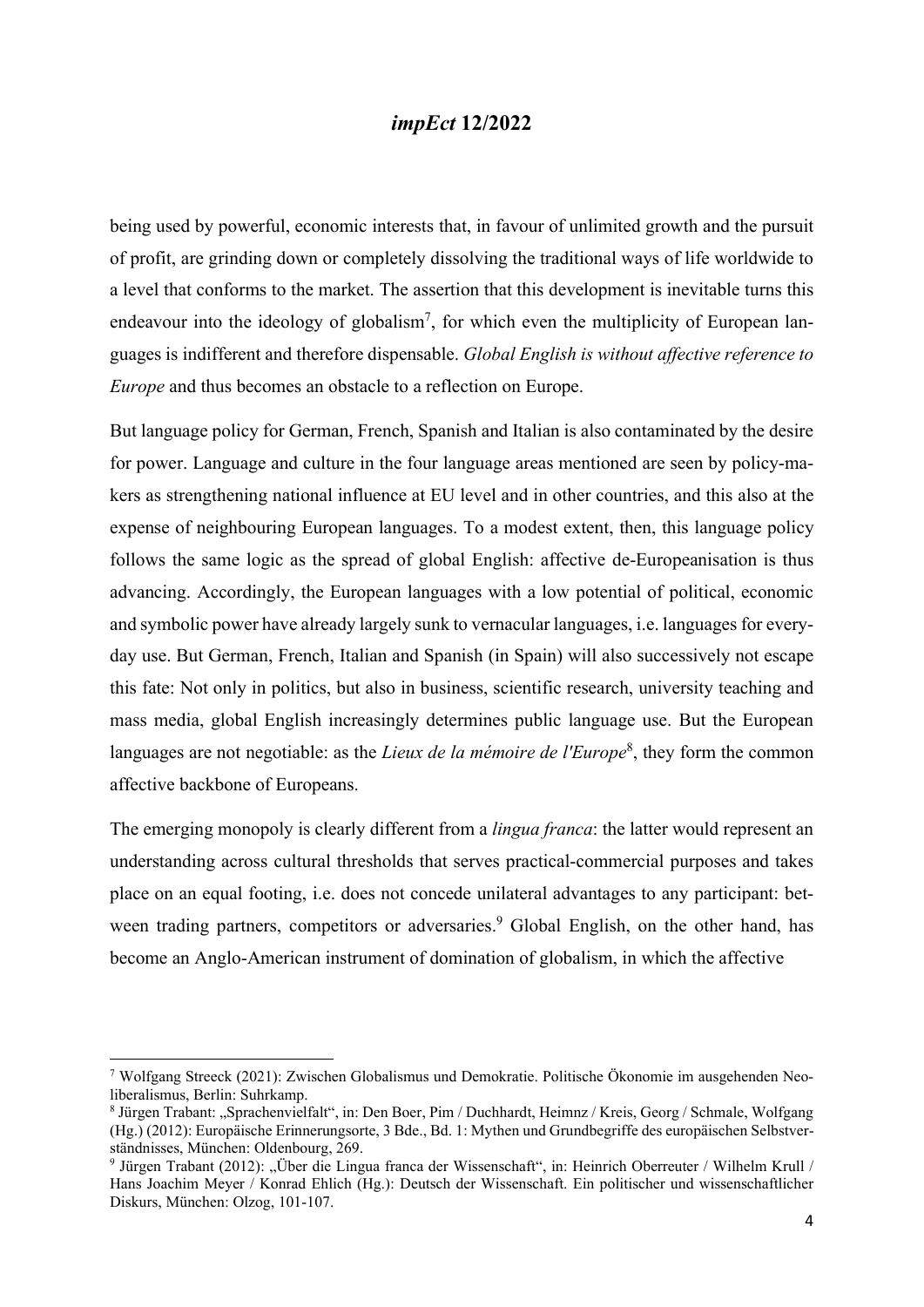attachment to power is determinative. In this respect, the other European languages are no match for it. In order to distinguish it from a lingua franca, Jürgen Trabant therefore speaks of global English as "globalese"<sup>10</sup>. In this way, the MONTAIGNE programme proves to be an antipode to the exchange programmes that, within the framework of educational economics, teach students the logic of increasing global players, more or less massively depending on the field of study.

#### 2 So you claim that the EU is pursuing anti-European goals?

Yes, that is correct. On sober reflection, one cannot help thinking that those who claim to be Europe's defenders are its greatest opponents. Even after the explanations given so far, one has to ask why the EU elites have put forward the daring thesis that two such different spheres of reality have merged into a whole, into the *European project*. The answer is: the forced combination of religious values, artistic products and civilisational achievements with state integration, technological progress and economic prosperity is a justification narrative that is supposed to endow the new global power with a "mission" on the outside and create a "narrative" on the inside with which the EU wraps itself in a quasi-sacred aura that is supposed to ward off critical questions from the outset. European values are stilisated into an instrument that is supposed to be morally unsurpassable. In Germany, this goes together with the unsurpassable humility with regard to the Holocaust of European Jews.<sup>11</sup>

However, to dispense with accountability is directed against the European type of civilisation, which thrives on criticism and self-criticism on the part of Europeans. Anyone who seriously wants to talk about Europe cannot pin a positivistically abbreviated catalogue of cultural achievements, dutifully learned lessons and universal values to their lapel and then turn to business. The first thing to do is to clarify how the *European type of civilisation* differs from other civilisations. Only on the basis of this standard can we judge what the term Europe stands for.

<sup>10</sup> Trabant (2014).

 $11$  This goes so far that the Holocaust is described by some authors as a "negative founding myth of Europe". See Claus Leggewie: "Holocaust als negativer Gründungsmythos Europa", in: Id. (2011): Der Kampf um die europäische Erinnerung, München: C.H. Beck, 15-21; for "Humility Conditioning" see Aleida Assmann (22019): Der europäische Traum. Vier Lehren aus der Geschichte, Bonn: BpB.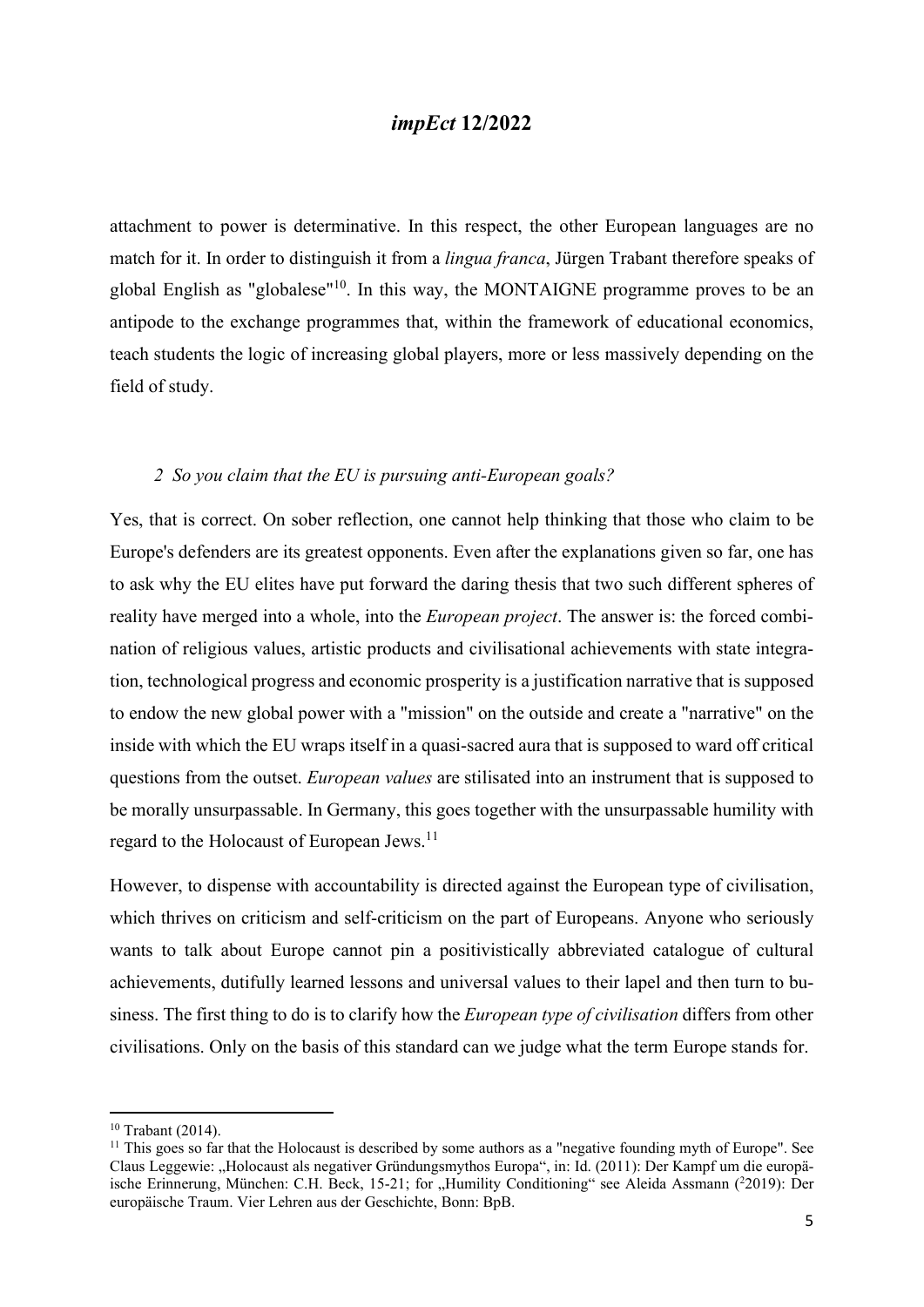Simply claiming, as the EU does, that it sets this standard and has a monopoly on the interpretation of European history, present and future is not acceptable.

The EU "narrative" turns the actual circumstances upside down: It is not quasi-governmental, bureaucratic, institutional mergers and treaties under constitutional law that keep Europe alive as a cultural context and develop it further. It is rather the case that every European, every generation and every single European culture must ask itself to what extent people today are affected by certain appeals of past and present forms of expression and which, after critical examination, can represent a common basis for living together with other Europeans.<sup>12</sup> The EU is thus attempting to seize the most expressive, atmospheric figures of European culture for political purposes in order to gain a reputation, but without itself contributing anything to Europe as a living-feeling.

#### 3 What exactly is meant by the expression "European type of civilisation"?

The European living-feeling arose against the background of a practical-philosophical challenge that people first had to face in ancient Greece.<sup>13</sup> The distinction between the way of life of the in many ways superior oriental civilisations and the lifestyle of the Greeks is already selfevident in written testimonies of the  $5<sup>th</sup>$  century, as Herodotus proves. To be a human being according to the Greek understanding set oneself apart from the oriental type of civilisation of priests and despots as represented in the ancient empires of Egypt, Babylonia and Persia. Based on this epochal confrontation and then in conflict with the 1000-year priesthood of the Catholic Church, the European type of civilisation emerged, which revolved around the following demands:

 Freedom: not being dominated by anyone, i.e. also free self-determination through intellectual discipline when arguing in the public arena, free measuring of one's own arguments against those of others,

<sup>&</sup>lt;sup>12</sup> Gérard Bouchard: "L'Europe à la recherche des Européens. La voie de l'identité et du mythe", Notre Europe – Institut Jacques Delors, Études & Rapports décembre 2016, http://institutdelors.eu/wp-content/uploads/2018/01/europeidentitemythes-bouchard-ijd-dec16.pdf

<sup>&</sup>lt;sup>13</sup> Hermann Schmitz (1997): Höhlengänge. Über die gegenwärtige Aufgabe der Philosophie, Berlin: Akademie, 23-33.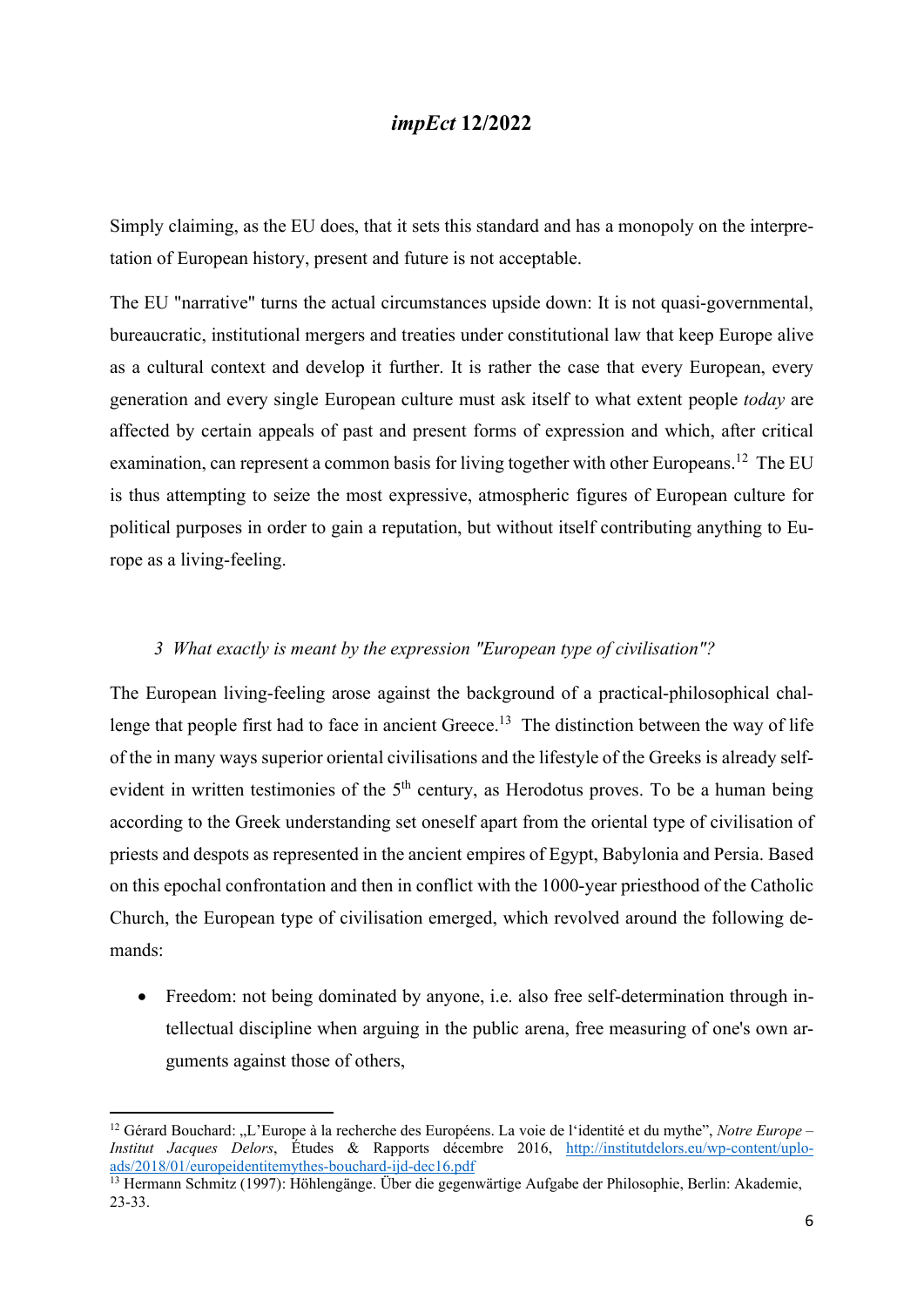- Personality development without dogmatic determination: making something of oneself, not being a plaything of opaque political, clerical etc. powers demanding submission. No acceptance of genetic or historical predetermination,
- Self-reflection, critical self-assessment: neither overestimating oneself (excessive technological and social constructivist optimism) nor humiliating oneself (intellectual capitulation to clerical and other claims to power, nihilism, ironism<sup>14</sup>).

Today, the type of priestly rule is easily recognisable worldwide; despotism, for its part, is represented not only by regimes based on brutal violence, but also by the varieties of elite, state and financial capitalism with a democratic façade. In comparison, the European living-feeling seems to indicate a weak status that is hardly noticed by the public. This is explained by the fact that the European type of civilisation and the different styles of Europeanisation in the individual cultures do not produce a positive "European doctrine", but only become conspicuous when serious violations of the implicit norms are recorded.

As the example of Greta Thunberg's initially individual protest shows<sup>15</sup>, an opaque situation can change unpredictably.<sup>16</sup> The *Fridays for Future (FFF)* movement was triggered by an experience of injustice, of having been betrayed by politicians on the subject of the destruction of the biosphere, especially  $CO_2$  emissions.<sup>17</sup> Greta Thunberg was confronted with catastrophic shame that could only have been avoided at the price of dishonesty. Fundamental moral doubts arose. An individual sense of injustice, which arose with a quality of conscience and then spread to others, led to the unavoidable demand: This should not be! Unrestrained anger or devastating shame arose, and in order to prevent this, the young Swede made the demand: I don't want to

<sup>&</sup>lt;sup>14</sup> Ironism results from the romantic irony of not being affected by anything anymore. Siehe Hermann Schmitz (2007): Der Weg der europäischen Philosophie. Eine Gewissenserforschung, Bd. 2: Nachantike Philosophie, 813 ss.

<sup>&</sup>lt;sup>15</sup> Greta Thunberg had placed herself in front of the Swedish Parliament in Stockholm with a sign "Skolstrejk för klimatet" ("School strike for the climate") on 20 August 2018, the first school day after the holidays.

<sup>&</sup>lt;sup>16</sup> Homepage of *Fridays for Future:* https://fridaysforfuture.de/ and *Extinction Rebellion:* https://extinctionrebellion.de/ For analytical reasons, the origin must be distinguished from the non-governmental organisations that then form.

<sup>&</sup>lt;sup>17</sup> See Werner Müller-Pelzer: "Verantwortung. Zur Regeneration des europäischen Zusammenlebens", in: Michael Gehler / Alexander Merkl / Kai Schinke (eds.) (2020): Die Europäische Union als Verantwortungsgemeinschaft – Anspruch und Wirklichkeit, Wien: Böhlau, 43-86.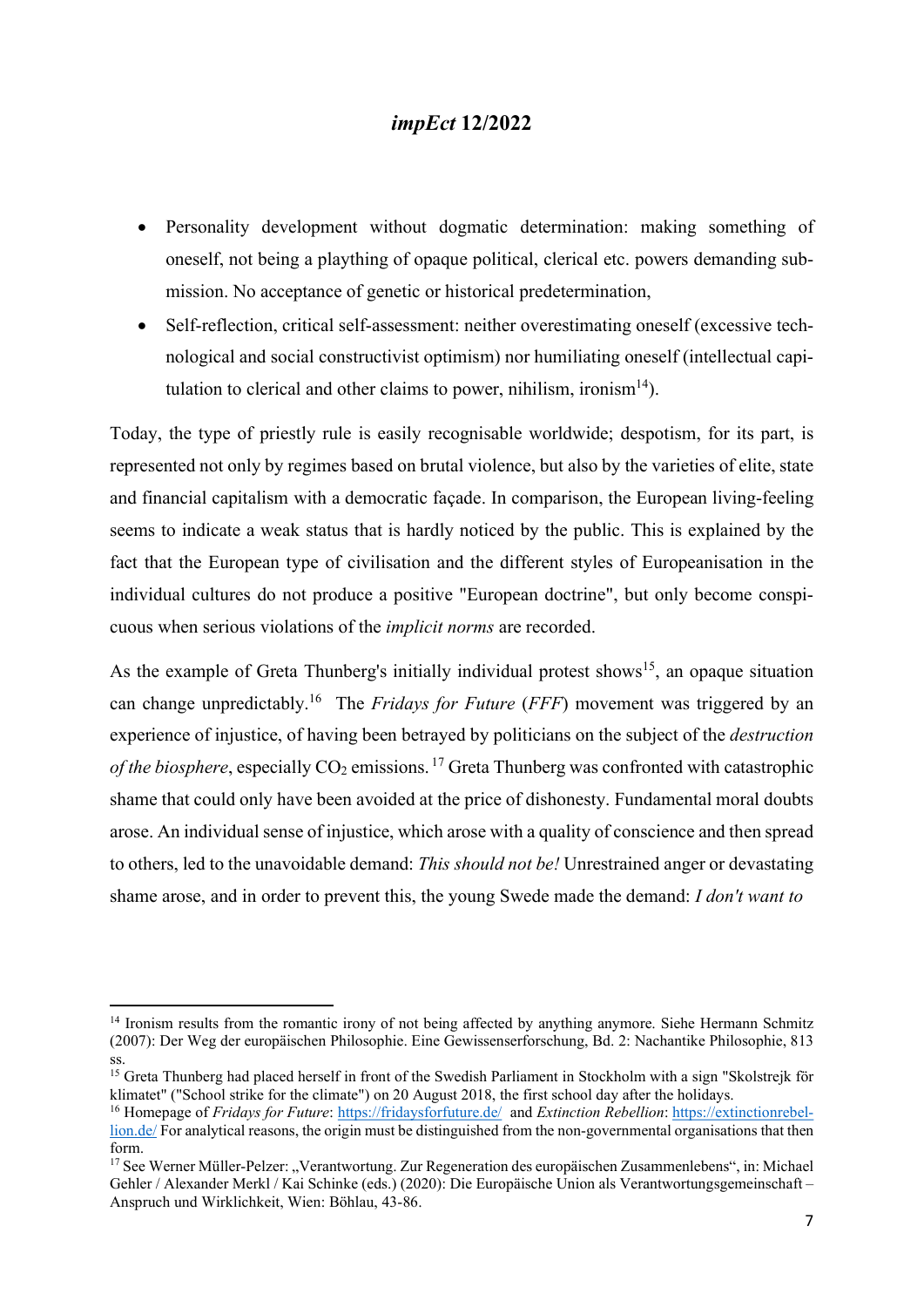become guilty. I must act! All three basic norms of the European type of civilisation had been seriously violated by the global players, including the EU.

4 However, the European sentiment towards life does not play a role in the general public. How can it be explained that the thesis of the fusion of Europe and the EU in the European project hardly meets with any opposition in society?

FFF has spread its message, which has now been taken up all over the world, without explicitly referring to the European living-feeling. But it is a memorable testimony to the vitality of the European civilisation type because it focuses on the responsibility of the individual and encourages everyone to take life into their own hands. The absence of a debate on the European living-feeling is due to the fact that the second type of self-overestimation of the élites (see above) comes into play. With the help of social constructivist measures, people are distracted from the question of responsibility for the destruction of the biosphere and the consequences to be drawn. In order to be able to cling to the previous economic model despite the climate catastrophe, societies are covered with a comprehensive psychagogy that is supposed to make the EU appear as a moral global player and that makes a collective mauvaise foi (dishonesty, subtle self-deception) socially acceptable:

- *dishonest*, because the EU has not and cannot inherit the European culture and sentiment of life with its innumerable affective forms of expression, and because the surrogate of *European values* is supposed to conceal the globalist, anti-European finality of the European project;
- *fine self-deception*, because with the quasi-sacred, untouchable self-image, the space of free argumentation and criticism - a central achievement of the European type of civilisation - is restricted and domesticated. The surrogate of European values is supposed to provide the EU with the famous "clean vest" in order to be able to play out its power as a global player.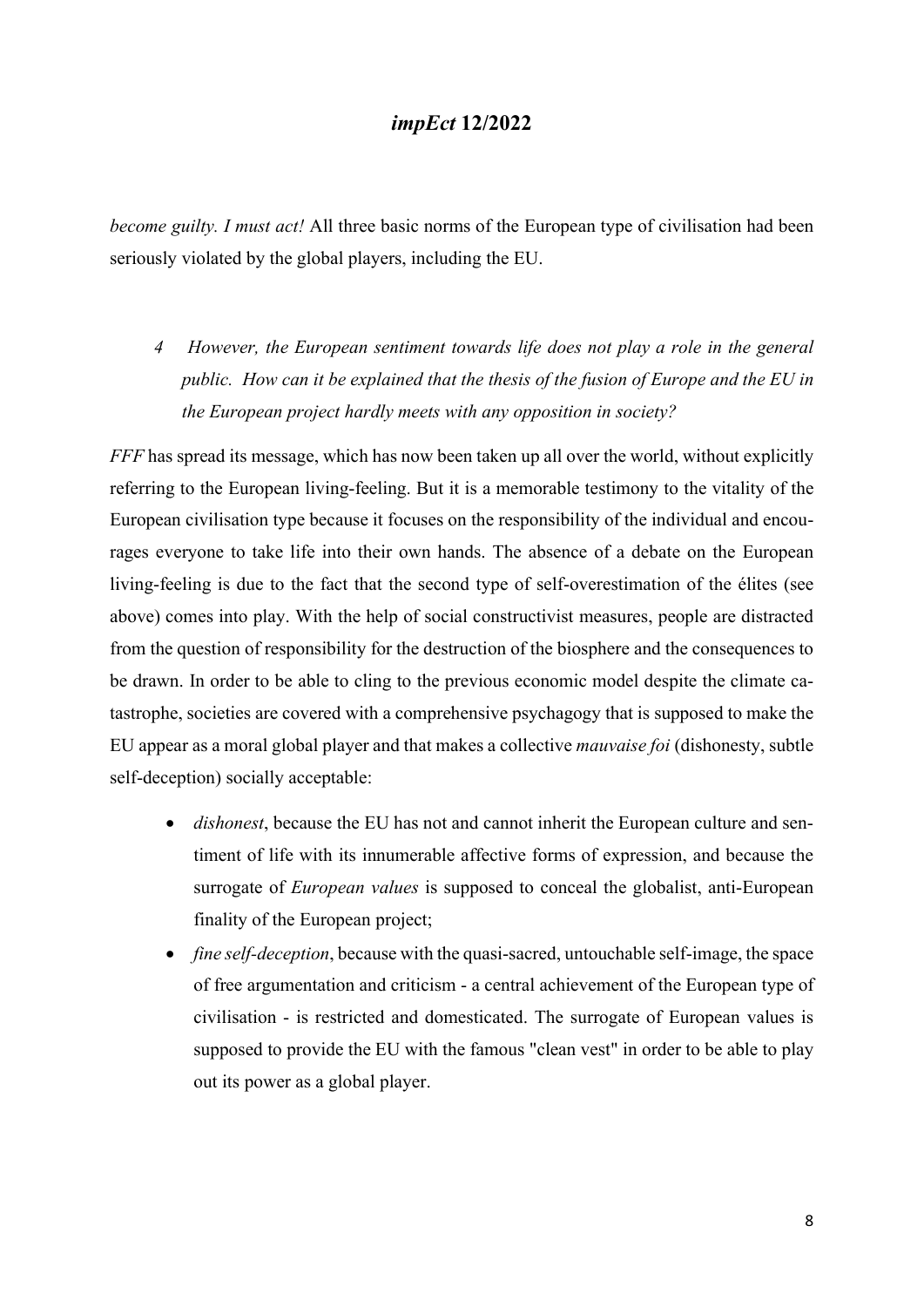With the collective *mauvaise foi*  $^{18}$  spread through all media, EU-savvy milieus and government channels, a diffuse social "formation" and "contouring of affectivity" is generated that is difficult to grasp analytically.19 This can be specified for Germany: The ability of broad sections of the population to resonate is blocked by *affective ties to money and power*. Some social scientists argue that this is an expression of neoliberalism, to shake off any embedding in a normgiving society and rather, conversely, to embed society in the neoliberal economy.<sup>20</sup> Everything that could threaten one's own prosperity and chances for social advancement is then blanked out.<sup>21</sup> With this affective schema, the EU elites have indeed achieved a "political herd immunity" among the population to doubts about the equation Europe = EU and to alternatives to borderless globalisation, so that the European civilisation type and the European sentiment of life based on it are not present in the public and are not missed by most.

Now, however, the following must be considered: as with vaccinations in the field of medicine, a quota of approx. 85% of the population is also meant for political herd immunity. This means that on the subject of Europe, too, we can expect enough people who do not accept the track Europe = EU. However, the few who have sufficient inquisitiveness and the necessary stamina are socially and medially marginalised. Presumably, students who have become aware belong to this group of people. But in the course of an average university degree, including conventional exchange programmes, they will not get an answer: At present, a course of study is designed

<sup>&</sup>lt;sup>18</sup> See Rainer Mausfeld (<sup>3</sup>2019): Warum schweigen die Lämmer? Wie Elitendemokratie und Neoliberalismus unsere Gesellschaft und unsere Lebensgrundlagen zerstören, Frankfurt a.M.: Westend.

 $19$  Jan Slaby: ..Möglichkeitsraum und Möglichkeitssinn. Bausteine einer phänomenologischen Gefühlstheorie", in: Andermann, Kerstin / Eberlein, Undine (2011) (Hg.): Gefühle als Atmosphären. Neue Phänomenologie und philosophische Emotionstheorie, Berlin: Akademie, 126.

<sup>&</sup>lt;sup>20</sup> Streeck (2021), 21 ss., 107 ss., 507 etc. Already Peter Ulrich (<sup>4</sup>2008): Integrative Wirtschaftsethik. Grundlagen einer lebensdienlichen Ökonomie, Haupt: Bern / Stuttgart / Wien, 138 ss.

<sup>&</sup>lt;sup>21</sup> These include the destruction of primeval forests for beef production and the cultivation of soya, which is needed for the - drug supported - rearing of pigs in factory farms, - meat, which is largely exported to third countries with EU subsidies and forces the producers there out of the market on the basis of preferential clauses; a chemical industry, which increases profits with gigantic quantities of toxic substances for agriculture and damages the health of the population; Arms exports and rearmament, which serve the expansive, strategic military interests of NATO worldwide; automobile production, which causes numerous health problems in addition to the consumption of resources and climate damage; currency hegemony in the Eurozone, which oppresses less competitive economies and divides the European peoples and, among other things, leads to the spread of globalism and leading, among other things, to the expansion of the nuclear industry, associated with incalculable risks worldwide, and much more. This also includes that the appearance of charitable activities is supposed to cover up that fixation on power, for example on the topic of migration and refugees. The fact that politics thereby also cultivates the image of the virtuous global player EU and covers up the internal political disunity on this issue is added to this.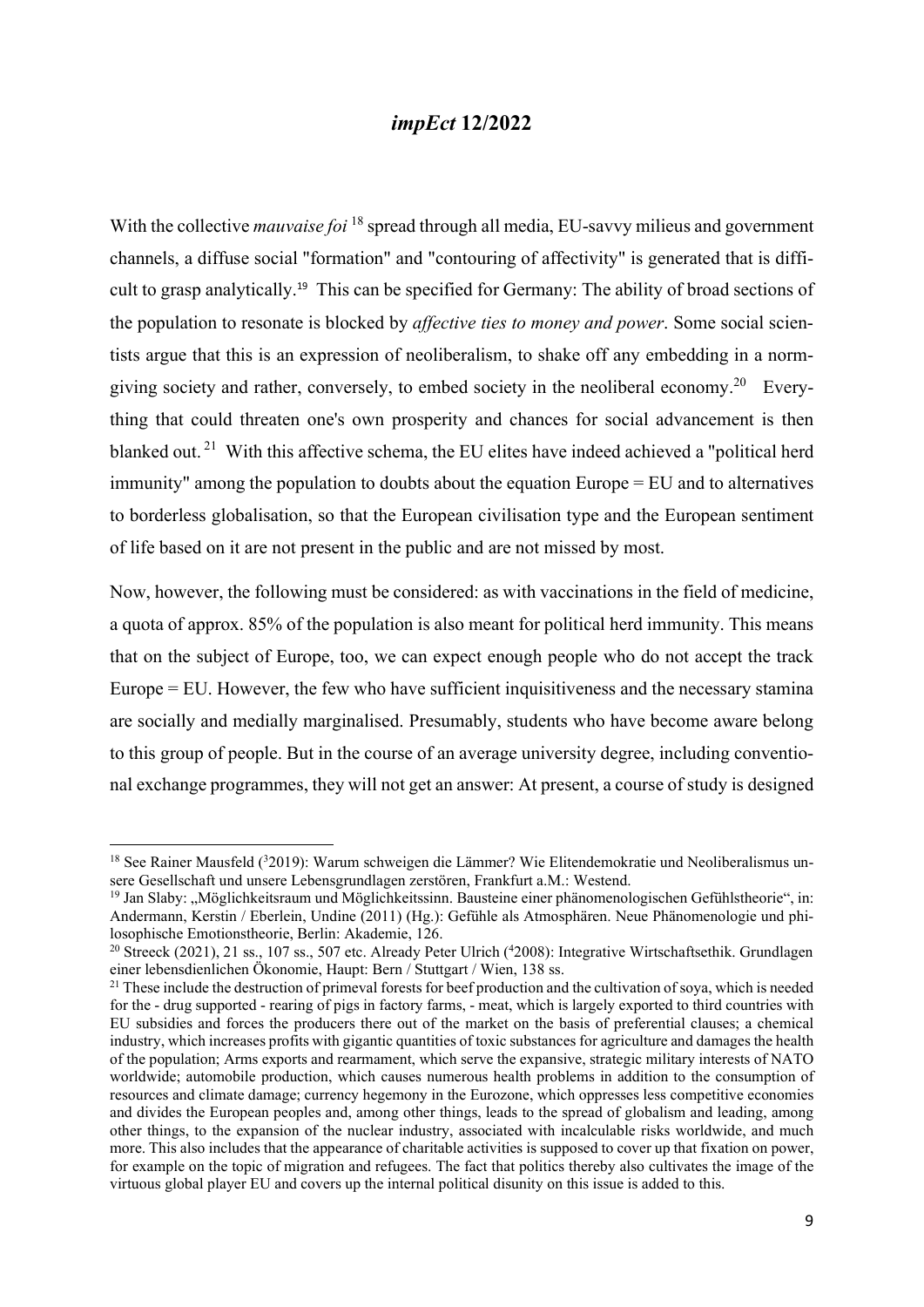in such a way that students experience higher education as a "turbocharger" for their careers, but leave it as Europe-illiterate.

Above all, however, a serious difficulty becomes apparent here: it is not possible to speak objectively about the European living-feeling, i.e. without considering one's own affective involvement. But to deal with subjective facts is out of the way for a usual academic discussion.

#### 5 But aren't universities the ideal place to enable a reconsideration of Europe?

Unfortunately, this is not the case.  $^{22}$  As mediators of critical European traditions of thought, today's universities fail for three reasons.

1. Meanwhile, they see themselves as globalisation accelerators and are led by globally oriented managers. Student support programmes have become part of the policy that alienates Europeans from Europe because they are expected to see themselves and their lives from a distanced, "international" perspective. Students are sometimes encouraged to plan their education as a case study and to manage their studies with the methods of project management. Studying abroad, as mentioned above, is also about optimising one's profile as a future employee under the conditions of global competition. This corresponds to the quasi-extraterrestrial "view from nowhere" <sup>23</sup>, free of affective involvement by being embedded in Europe, i.e. in a specific environment, language and culture. Although these programmes abroad adorn themselves with philanthropic intentions such as the promotion of intercultural competence, cosmopolitanism and the formation of a European sense of community, they are in fact intended to provide the European Union as a global player with qualified human resources in all disciplines that are relevant to global competition. Universities take the equation Europe = EU for granted, and if they have a well-connected centre for European integration police, they believe they are making a contribution to the understanding of Europe.

<sup>&</sup>lt;sup>22</sup> Siehe auch Werner Müller-Pelzer: "Aufbruch ohne Applaus. Wie das Studium zu einem Ort der Subversion werden kann", Replik auf Christoph Paret: "Schiffbruch ohne Zuschauer. Warum die Universität nicht mehr Ort gefährlicher Gedanken ist", Lettre international 130, 29-31, in: impEct – Intercultural and Multidisciplinary Papers. European Contributions 12 (2022).

<sup>&</sup>lt;sup>23</sup> Thomas Nagel (2012): Der Blick von nirgendwo, Frankfurt a.M.: Suhrkamp.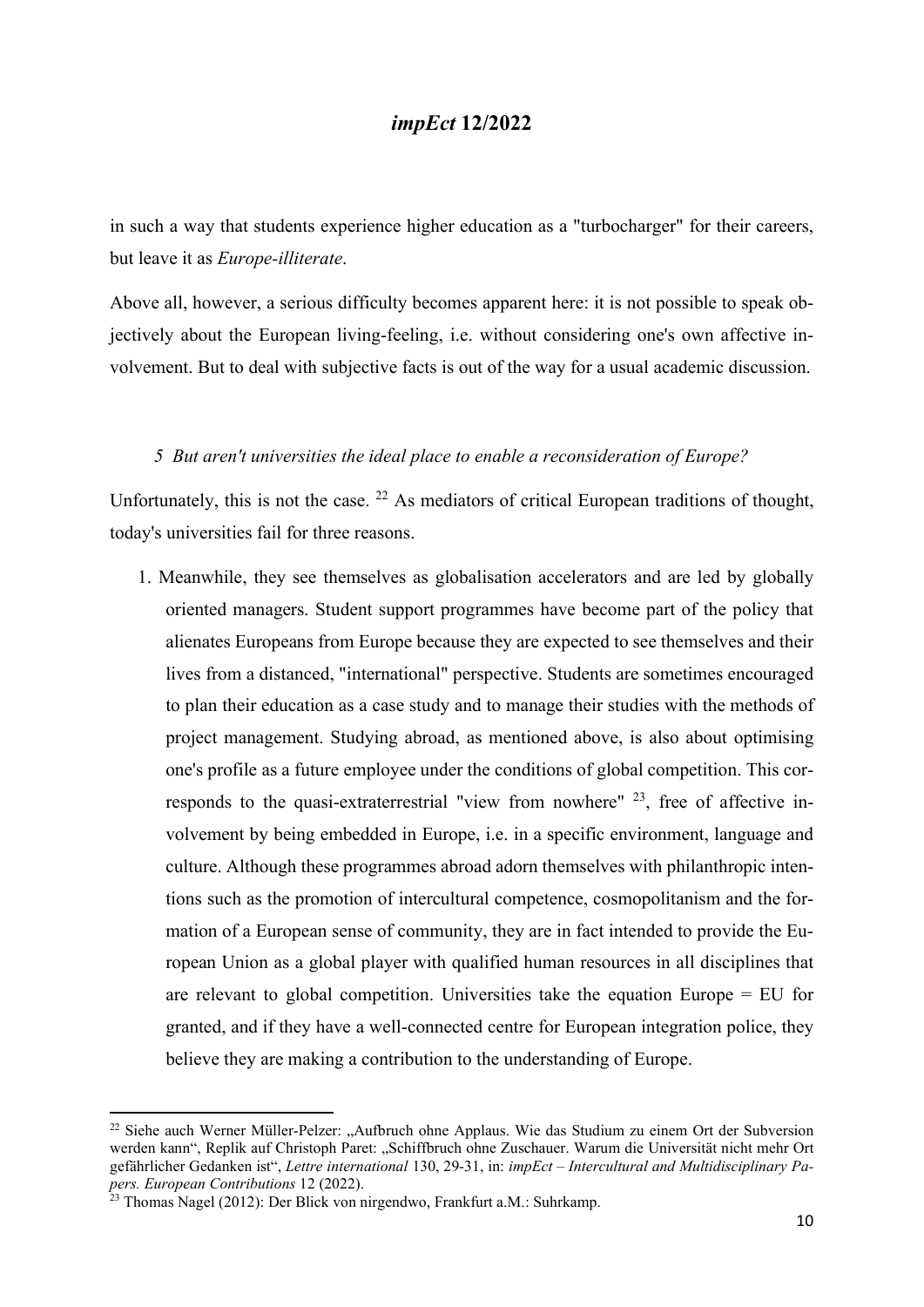- 2. The situation is aggravated by the fact that, according to the university disciplines, Europe is discussed in different ways without considering the common origin in the European type of civilisation: Historians believe that Europe is a historical topic; social scientists believe that Europe is a sociological topic; political scientists believe that Europe is a political science topic; economists believe that Europe is an economic topic; and legal scholars believe that Europe is a legal topic. Each discipline carries its methodological pre-decisions into the investigation, so that the answers are, depending on the discipline: Europe is a cross-national institutional grouping, a multi-level construct, a transnational institutionalised body of rule, a part of the global economy, or a supranational legal community. Each of these perspectives is useful and yields knowledge worth knowing, but there is no common, theoretically elaborated concept of Europe.
- 3. But even a hypothetical science of Europe encompassing all relevant disciplines of the humanities would not help, because it would only perpetuate the tacitly made presupposition, namely that the world consists of individual things that can in principle be completely explicated, i.e. objectively grasped. The idea of the world as a large constellation is based on the objectivist ideal of knowledge of the early Greek philosophers, which excludes whole areas of human experience from reflection, especially that which is affectively close to people, provides them with a foothold in their environment and an orientation for their life planning.<sup>24</sup> Hermann Schmitz has traced the aberrations which, in over 2500 years of philosophical history, have so twisted and distorted the unbiased experience of life that it could not be adequately thematised.<sup>25</sup> The New Phenomenology was created in order to open up – after fundamental critics – the meaningful impressions of life experience for a better understanding with a new approach.

A few explanations must suffice here. Today's epistemological positivism can be traced back to the philosophical turn in ancient philosophy, which was guided by the model of scientific construction. The philosophers initially put forward good reasons for this: People caught up in

<sup>24</sup> Die Unmöglichkeit, Europa und das europäische Lebensgefühl objektivistisch zu definieren, kehrt bei allen gleichgerichteten Fragen auf wie etwa: Was ist Frankreich und was ist das französische Lebensgefühl? Siehe Müller-Pelzer (2021 c).

<sup>25</sup> Schmitz (2007), Bd. 1: Antike Philosophie.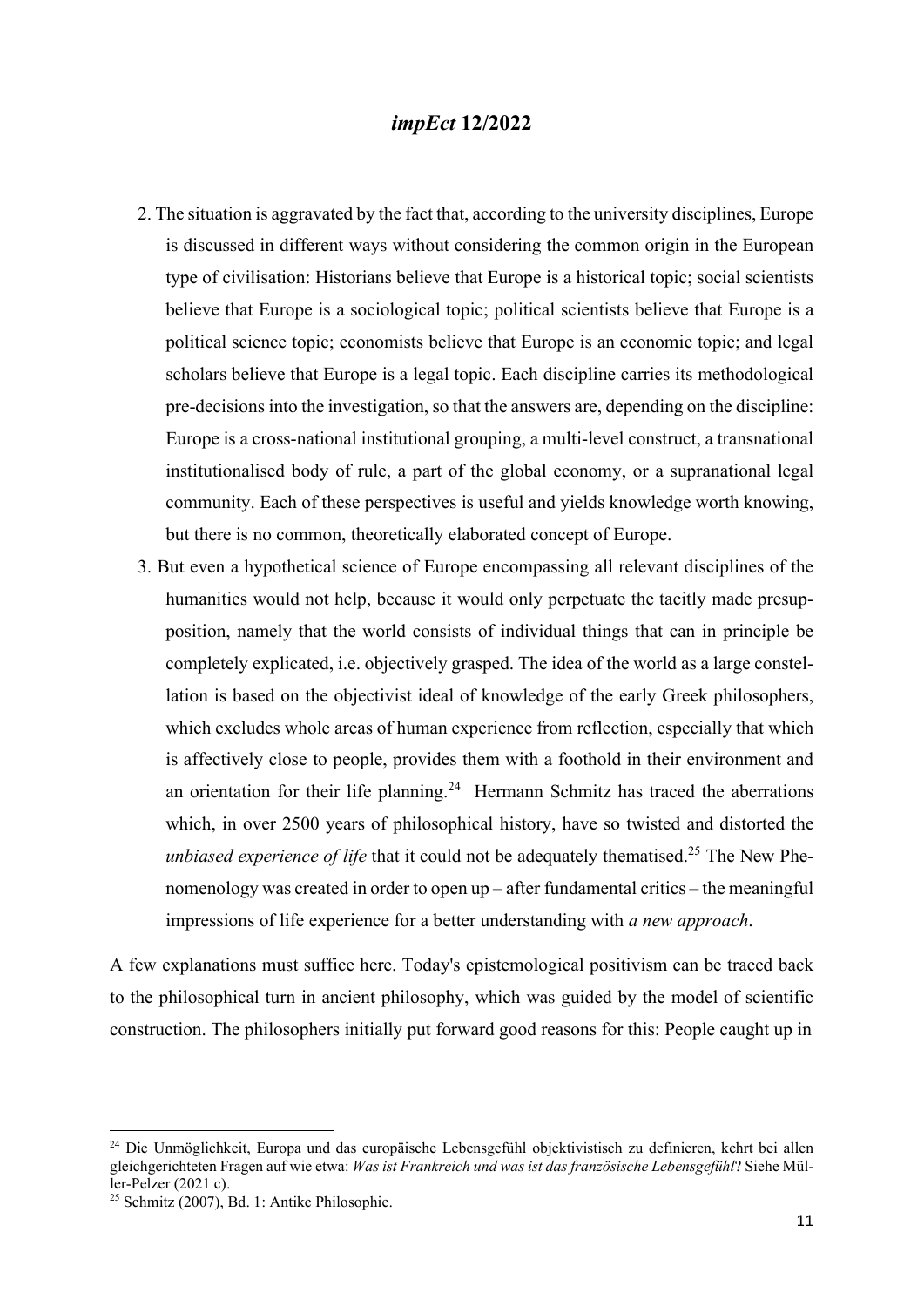mythical thinking found themselves helplessly exposed to gods, demi-gods, heroes, etc., stirring passions and illusions of meaning. Therefore, these philosophers excluded the vague, the confused and the confusing from the realm of reality that promised to bring knowledge. Democritus and Plato were fascinated by geometry and mathematics. Therefore, they accepted only the solid object in the central field of vision as suitable for scientific analysis. The results that could be achieved in this way profoundly changed people and the world, but at the same time forced knowledge into a methodical Procrustean bed and impoverished it. Early Greek philosophy made the separation between an external world of things, which were strictly reduced to objective characteristics, and an inner world, called the soul, which was imagined as the retreat of the subjective, inaccurate, fantastic and libidinous. Through this division of experiential reality, however, entire phenomenal areas of undisguised life experience were cut up, deformed or completely suppressed, such as the living body (Germ. Leib) as a medium of affective involvement, living-bodily communication (Ger. leibliche Kommunikation), emotional atmospheres and situations. The decisive change is the replacement of an ontology that focuses on the thing, the object, with a *situation ontology*. What is perceived, the *situation*<sup>26</sup>, is a diffuse but not confused chaotic manifold from which some figures, programmes and problems emerge. To understand their meaning, one must take into account the diffuse background. The situational "halo of meaningfulness" that envelops the figures, programmes and problems is only accessible through hermeneutic sensitivity. The hypotheses then formulated are tested for their intersubjective generalisability.

The objectivist, narrow criterion that only what can be verified by anyone, anywhere and at any time can be considered valid cannot be applied to these areas of experience. That is why the positive sciences are still dealing with a "halved" empiricism. In contrast, life experiences that have not been methodically prepared are subjective, bound to a specific place, a specific time and often to a specific counterpart. Feelings of life can only be objectified to a certain extent,

<sup>26</sup> Hermann Schmitz (2005): Situationen und Konstellationen. Wider die Ideologie totaler Vernetzung, Freiburg / München, 22: "Eine Situation im hier gemeinten Sinn ist charakterisiert durch Ganzheit (d.h. Zusammenhalt in sich und Abgehobenheit nach außen), ferner eine integrierende Bedeutsamkeit aus Sachverhalten, Programmemen und Problemen und eine Binnendiffusion dieser Bedeutsamkeit in der Weise, daß die in ihr enthaltenen Bedeutungen (d.h. Sachverhalte, Programmeme und Probleme) nicht sämtlich – im präpersonalen Erleben überhaupt nicht – einzeln sind." Consider the following incident: A boy of about five years old, coming from the city to visit his grandparents on a lonely farm in the forest, answers the question what he likes most about the place: the forest! When asked what else he liked, he said after some thought: *Everything!*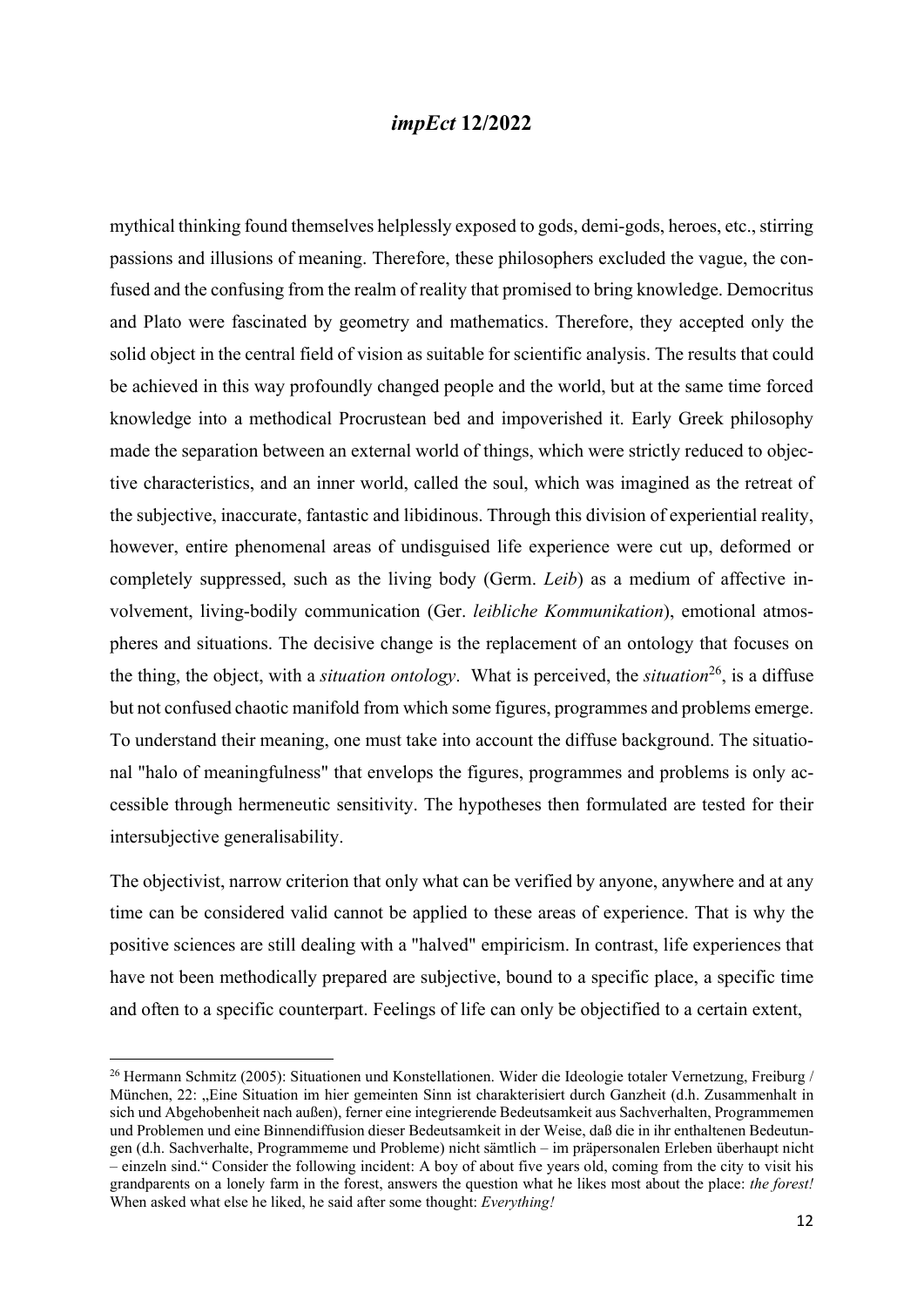because the affective essence remains largely pre-reflexive and diffuse, but nevertheless possesses a characteristical stamp. What is close to people's hearts, what is so important to them that they disregard material and symbolic advantages, shows itself in feelings. As poignant atmospheres, they determine the perception of the environment, they influence self-worth, and they control expectations and future behaviour. Jan Slaby succinctly formulates: "Feelings are ways of being"  $27$ , because only feelings indicate to the addressee, by being affected, that something affects the person subjectively and what means something to him.

In order to gain access to experiences such as the European living-feeling, the mode of access must therefore be changed. The fixed object in the central field of vision as the epistemological normal case must be abandoned because the high level of abstraction, i.e. the selection of phenomena considered relevant for cognition, is extremely restrictive. Only by forming concepts that allow us to get closer to spontaneous life experience can the hidden or deformed areas be brought into view at all. Thanks to the New Phenomenology founded by Hermann Schmitz, the underexposed part of empiricism can now be better opened up for intersubjective understanding.<sup>28</sup> Instead of the falsification vs. verification of hypotheses, people's dealings with each other are about impressions increasingly condensing and consolidating or changing. Livingbodily-hermeneutic understanding does not strive for objectivity in the interest of self and world mastery, but rather varies the hypotheses until intersubjective plausibility is achieved in the approach to the respective life experience. Subjective evidence thus always requires self-examination as well as examination in conversation with others.

If one takes into account the radical change in the approach to the European living-feeling that the New Phenomenology has marked out, it is not surprising that students who want to get to the bottom of the discrepancies in the public debate repeatedly run up against a wall of incomprehension. They suffer *existential discrepancy expériences* that – exemplified by Greta Thunberg – overturn the assumptions, convictions and expectations taken for granted and shake the

 $^{27}$  Jan Slaby: "Möglichkeitsraum und Möglichkeitssinn. Bausteine einer phänomenologischen Gefühlstheorie", in: Andermann, Kerstin / Eberlein, Undine (2011) (Hg.): Gefühle als Atmosphären. Neue Phänomenologie und philosophische Emotionstheorie, Berlin: Akademie,126 (Emphasis in original).

 $^{28}$  The new approach and the revolutionized understanding of ontology, epistemology and anthropology has necessitated a completely new terminology, which cannot be explained in detail here. See Müller-Pelzer (2021 a), 263-300.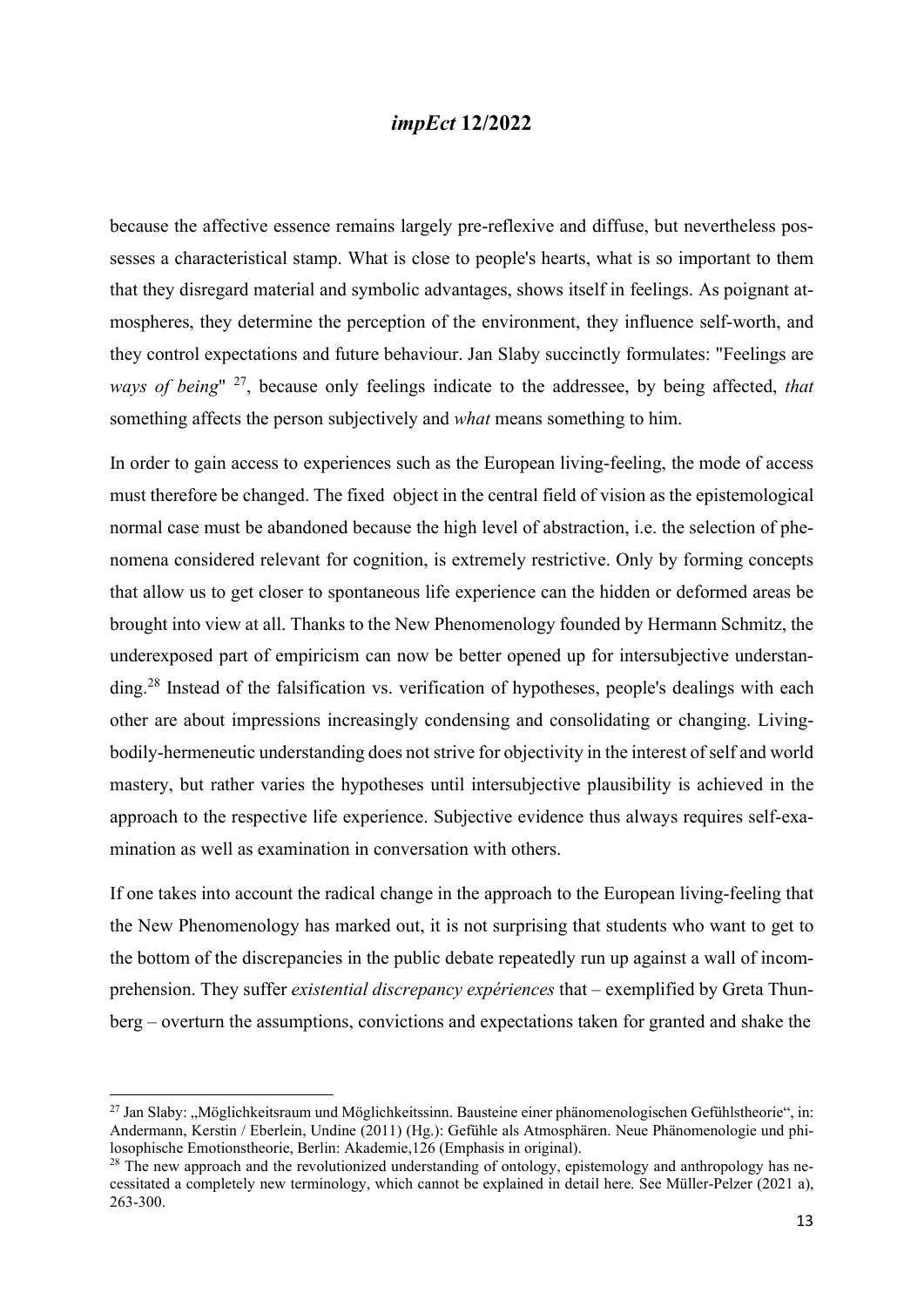personal frame. Experiences of discrepancy  $^{29}$  arise when questions of truth take the place of questions of power and the usual problem-solving techniques fail. Political considerations of utility no longer work. In this respect, the baiting of young students by university marketing (You will be one of the winners.) and the intimidation (Questioning the existing model means stagnation.) are more likely to be perceived by these young adults as attempts at foreign domination: Existential questions can only be pushed aside at the price of dishonesty, because they concern one's own way of life here and now.

Putting questions of truth in place of questions of power is often perceived as a provocation by vested interests. The rejection of the hegemonic authority of the EU, which pretends to determine what Europe is, shakes the basis of the EU system and provokes harsh reactions. The criticism of the self-sacralisation of Europe, the identification of the obvious democratic deficit and the rejection of the EU's economism strike at sensitive weak points.<sup>30</sup> Against these attacks on the *European project*, the collective *mauvaise foi* is activated with aggressive slogans such as: Stop the populist erosion of our democracy! But such slurs are only likely to reinforce the students' experience of discrepancy: How can it be that what we Europeans are concerned about is perceived as a threat to European democracy? And further: What concerns me as a European? What kind of European do I want to be? What kind of Europe do we want to live in together?

6 The MONTAIGNE programme is supposed to provide an answer to this question. How does the name of the programme relate to this? What can be said about the MON-TAIGNE programme in terms of a profile, and how should participation in it take place?

<sup>&</sup>lt;sup>29</sup> Jürgen Straub: "Lerntheoretische Grundlagen", in: Weidemann, Arne / Straub, Jürgen / Nothnagel, Steffi (Hg.) (2010): Wie lehrt man interkulturelle Kompetenz? Theorien, Methoden und Praxis in der Hochschulausbildung. Ein Handbuch, Bielefeld: transcript, 31-98.

 $30$  Wolfgang Streeck ( $2015$ ), 277 ff.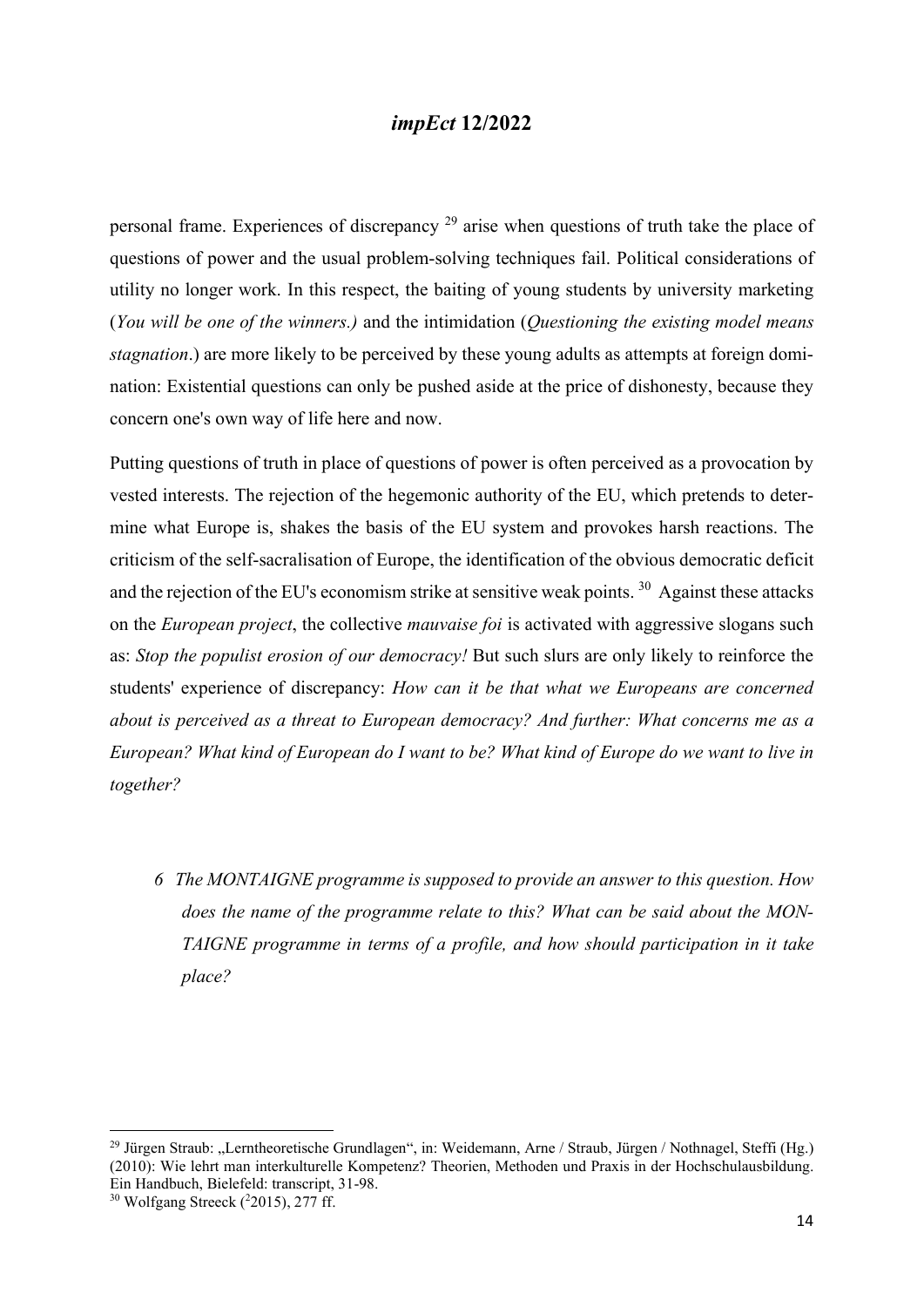Indeed, the MONTAIGNE programme offers a framework to deal with experiences of discrepancy in a collective learning experience. Regardless of their national origin, students meet on an equal basis with a common goal. In doing so, they anticipate the affective nostrification between the respective countries and languages and reject the power-political instrumentalisation by governments and other interest groups (for English, German, Spanish, French and Italian). The MONTAIGNE programme on the contrary is based on the affective nostrification of European languages. Transforming a well known quote of the German historian Leopold von Ranke  $31$  in the present context one could say: Every European high-language is direct to Europe, and its value is not based at all on what emerges from it, but in its very existence, in its very being. So, nostrification is not to be misunderstood as an act of language policy: Rather, the term emphasises that it is not a matter of learning just any foreign language, but a "brother language" <sup>32</sup> that is close to one's heart" comparable to the mother tongue. Languages are not to be reduced to mere instruments of communication, to systems of arbitrary signs and the involved cultures are not to be distanced as "umbrella collectives" (Ger. "Dachkollektive") that can be deconstructed and reconstructed as needed (multi-level social collectives according to Klaus P. Hansen).

The name *MONTAIGNE programme* is intended to mark the fundamental difference to the ERASMUS programme, i.e. to make it clear that the concern of the MONTAIGNE programme cannot be brushed aside with a reform of the ERASMUS programme. The fact that Erasmus of Rotterdam was a restless traveller and that this, at first glance, resembles the mobility of European students, may be accepted as a PR measure. But factually, the allusion to the historical Erasmus pretends in vain to have something in common with EU policy: His work as a humanistically minded classical philologist and reforming theologian, his fight against ecclesiastical grievances and for an internalised faith have nothing to do with striving for better competitive opportunities in the global labour market. On top of that, Erasmus' language was Latin.<sup>33</sup>

<sup>&</sup>lt;sup>31</sup> "Jede Epoche ist unmittelbar zu Gott, und ihr Wert beruht gar nicht auf dem, was aus ihr hervorgeht, sondern in ihrer Existenz selbst, in ihrem Eigenen selbst" - Über die Epochen der neueren Geschichte. Vorträge dem Könige Maxmillian II. von Bayern im Herbst 1854 zu Berchtesgaden gehalten. Vortrag vom 25. September 1854. Historisch-kritische Ausgabe, hg. v. Theodor Schieder und Helmut Berding, München 1971, p. 60.

<sup>32</sup> Trabant (2014), 34f.

<sup>&</sup>lt;sup>33</sup> Nevertheless, hardly any official ceremony today goes by without a reference to the great European humanist to whom one feels obliged. There is a method to this attempt by the EU to adorn itself with false laurels, as the programmeme of the « self-sacralisation of Europe » (Hans Joas) has shown.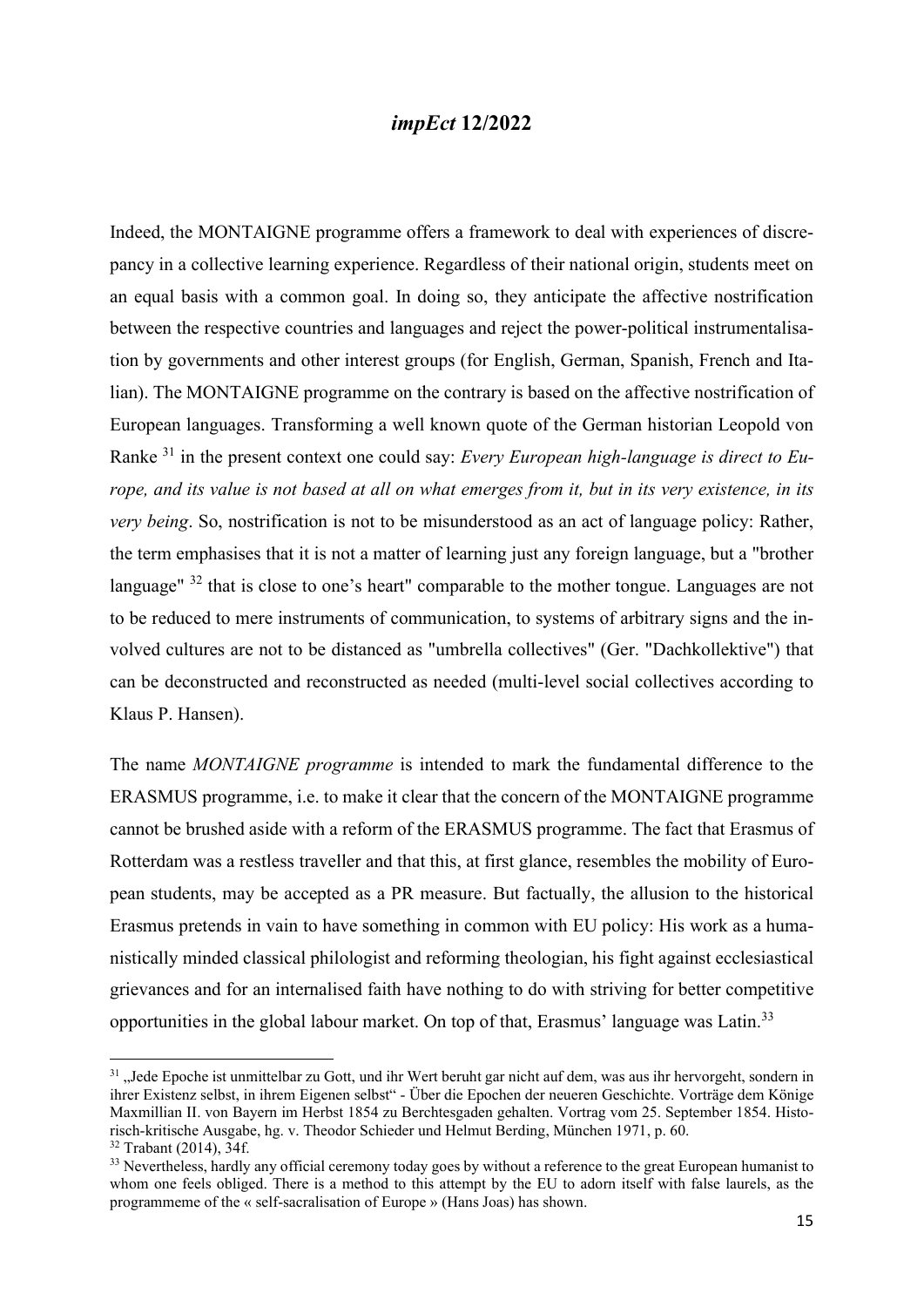Furthermore, there are three programmematic reasons for the naming. The first is the fact that the intellectual awakening of modern Europe in the  $16<sup>th</sup>$  century finds an appropriate expression in the jurist, politician and philosophising author Michel de Montaigne (1533-1592). He left behind the reassuring limitations of the Christian humanism of Erasmus of Rotterdam and experienced the storms of a world that had largely shaken the traditional orientation in metaphysical, political, scientific and anthropological terms. Today's Europeans may find points of reference in Montaigne. The second reason is that Montaigne wrote his Essais in French : at that time, French was in transition from a vernacular (colloquial) language to a high-level language modelled on High Italian and High Spanish. Montaigne did not write in the Latin of the scholars, which he had learned from childhood in accordance with his father's humanist educational ideal. In this way, the term *MONTAIGNE programme* testifies to the fact that being European is inseparably linked to the acquisition and use of living high languages based on affective proximity. Thirdly, his work, the Essais, represents an early critical instance against the emerging scientific-technical dynamism, for whom the subjective experience of life,  $34$  examined in its facets by Montaigne, is irrelevant as a source of orientation in the environment. Today's Europeans who strive for a self-determined life can, however, discover points of contact with the thinking of this much-travelled French author.

In brief, it is an exchange programme for European students who care about Europe. The central component is the so-called European semester spent at a partner university. It also includes a preparatory semester, an optional internship and an optional study semester.<sup>35</sup> One language can be selected from five lists of European target languages. As a rule, the European semester should take place in a summer semester  $(3<sup>rd</sup>$  or  $4<sup>th</sup>$  semester); a commission decides on admission, taking into account the progress of the studies. The European semester is designed as a semester off, so that students from all fields of study can receive a joint study offer. During the semester abroad with a workload of approx. 50 hours per week, only semester-accompanying achievements are required; the semester is concluded with the comment "the requirements were

<sup>&</sup>lt;sup>34</sup> Werner Müller-Pelzer (1983): Leib und Leben. Untersuchungen zur Selbsterfahrung in Montaignes "Essais". Mit einer Studie zu La Boétie und dem "Discours de la Servitude volontaire", Diss., Frankfurt a.M.: Peter Lang.

<sup>&</sup>lt;sup>35</sup> Müller-Pelzer (2021 a), part III; also by the author (2021 b): Europa als affektiven Raum erleben, Rostock: Rostocker Phänomenologische Manuskripte, and (2021 c): "Das MONTAIGNE-Programm: Ein neuer Weg nach Europa", in: DEDALUS Portuguese Journal of Comparative Literature 24-25, 2021.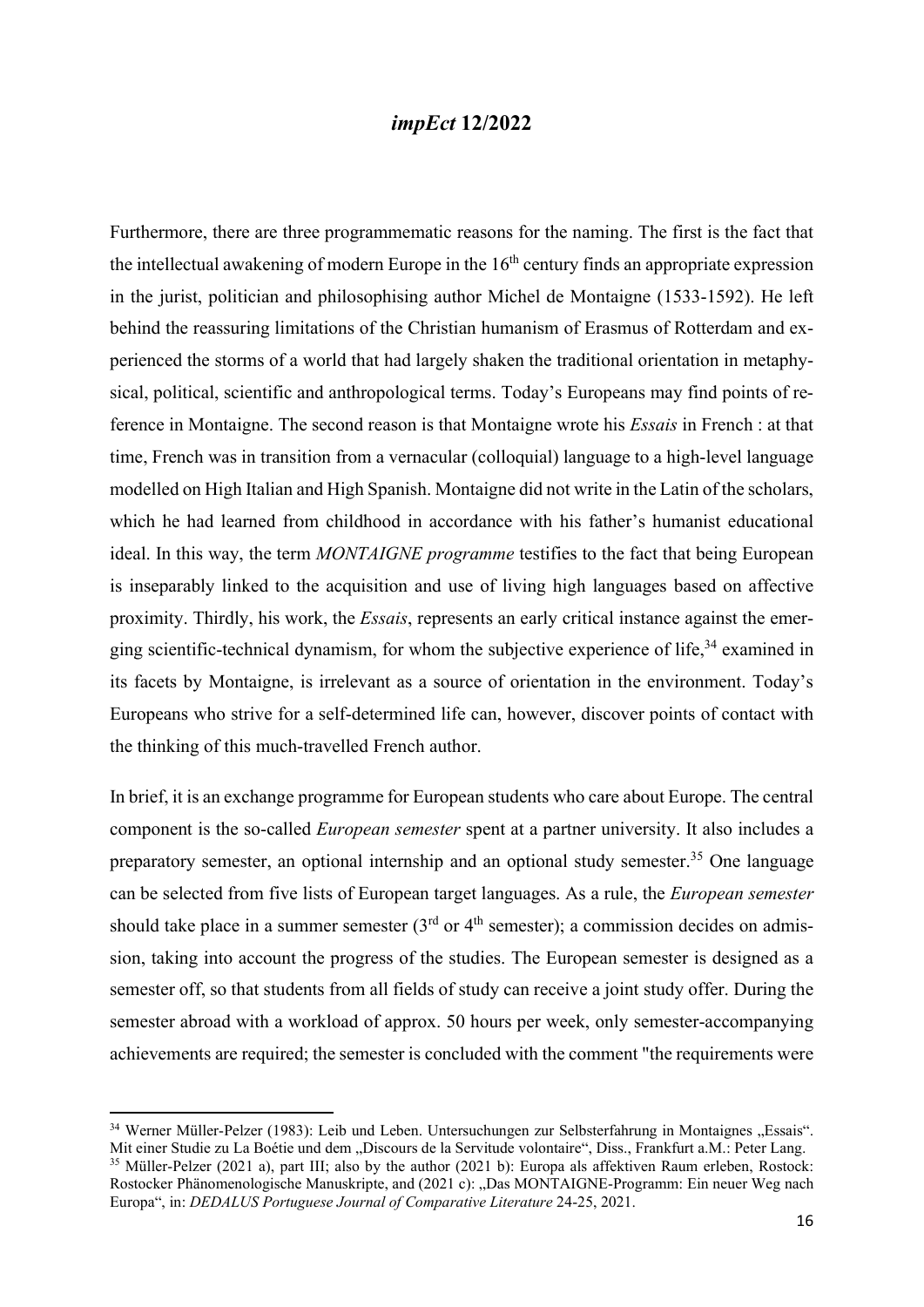fulfilled / not fulfilled " and specified in the *diploma supplement*. The optional internship does not have to be a professional internship : It can include any community-oriented activity in the respective language area. The optional study semester takes place on the basis of a standard learning agreement; the achievements are also recorded in the *diploma supplement*. It is obvious that this demanding study abroad is more feasible in the eight-semester B.A. format (240 credits).

An opportunity for students to get to grips with the MONTAIGNE Programme is in the first half of their studies, when the question of studying abroad arises for them. To choose an ERAS-MUS stay abroad is easy: The home university only has to sign a learning agreement on the courses (mostly in English) offered by an available partner university. Students continue their professional studies and with the transnational experience they add to their academic profile a benefit in the form of flexibility, team work in international working groups and know how to manage different cultural standards. Europe as an affective space is not on the agenda.

In the MONTAIGNE programme the usual courses do not matter. Instead of continuing their domestic studies the students make a break: The MONTAIGNE programme takes the discrepancy experiences of European students seriously and offers support in dealing with them. Within the framework of the semester off, a general exploration of Europe as an affective space will be the focus of the European study cohort. The newly conceived acquisition of the respective national or regional language is given a key role here: Unlike in school and university language teaching, the embedding of speaking in preceding, meaningful situations plays a decisive role. Based on the findings of the New Phenomenology, pre-linguistic, living-bodily and atmospheric group experiences are taken up and further developed with the support of a pedagogical team; from these group situations the first occasions for speaking arise. Here the pragmalinguistic research on acquiring the mother tongue becomes a model for designing livingbodily exercises. During the European semester, experimental and explorative learning (independent discovery) is given wide scope. On the other hand, young adults have already had conventional language learning experiences and have their own learning method. Therefore the lived-bodily exercises will be supplemented by cognitively conceived learning units.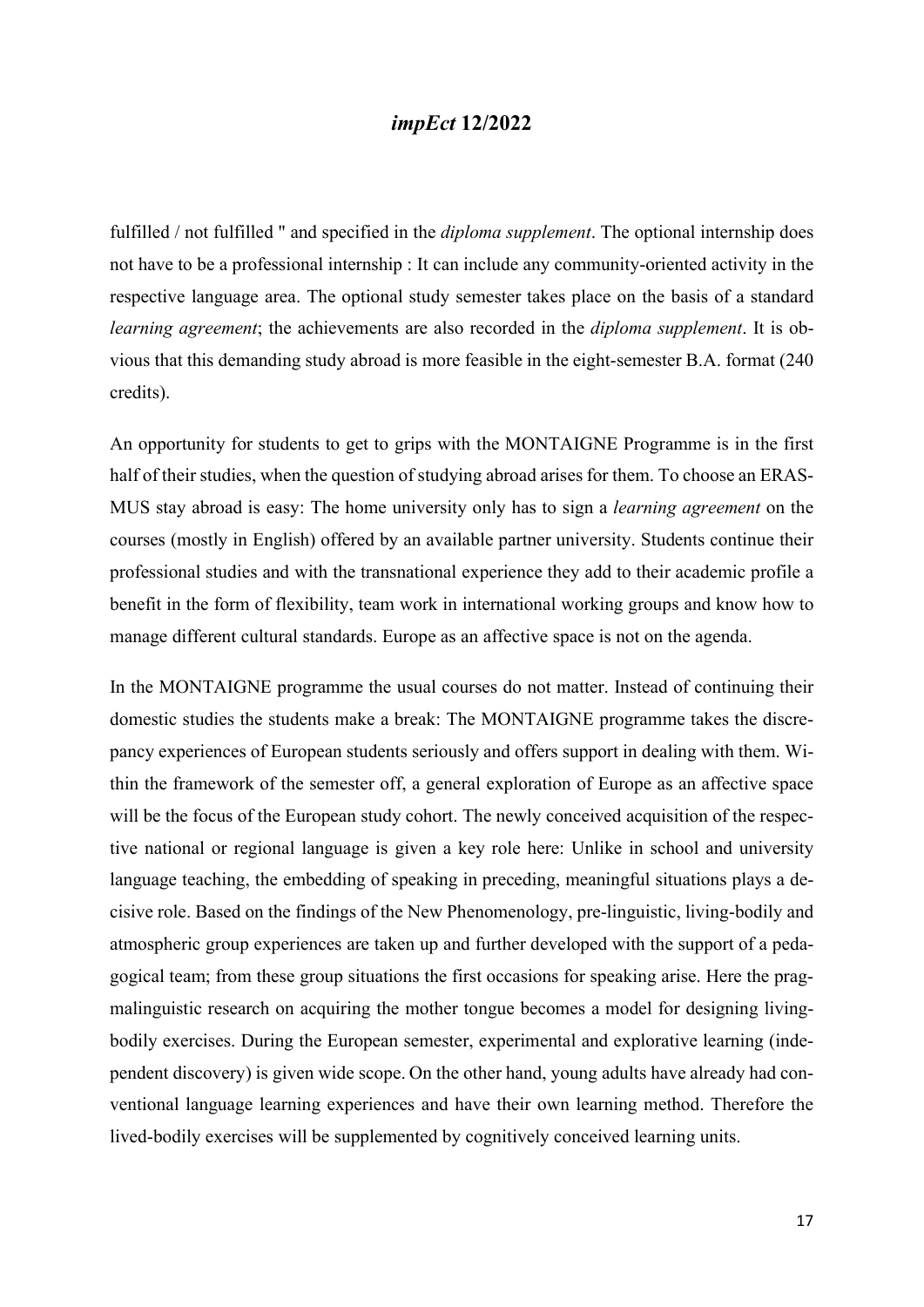Neverthesless the analytical detection of linguistic rules will be embedded in the primary affective experience.

7 How can one acquire significant linguistic and cultural competence in the course of only one semester, moreover, if one starts with no prior linguistic knowledge?

Conventional study abroad programmes are guided by the need to be able to manage the studies in the new environment as smoothly as possible. What counts is the acquisition of the prescribed credit points, passing the exams, establishing the necessary social contacts for successful team work and looking a little beyond one's own cultural horizons. Global English and, if necessary, B1 level in the target language are usually sufficient. But mostly ERASMUS students are left lone with the issue of the encounter between cultures. Intercultural communication courses do address the differences between implicit social and cultural norms and preferences and the probability of misunderstandings. But this usually leads to the recommendation to be aware of different cultural standards and cultural dimensions as well as to train attitudinal changes such as tolerance of ambiguity, empathy, and decentering. The goal is to master uncertainty in puzzling situations by reducing them to a net of constellations : Intellectual distance is trained to mitigate affectively disturbing "critical incidents". Even more ambitious programmes as those of French-German University (DFH-UFA) don't hesitate to equip students with an intercultural tool box, without relativizing the cognitivist top-heaviness.

Opposed to this activist attitude the interest of the MONTAIGNE programme is to expose oneself to the strange and bewildering multifacetial impressions, i.e. to adopt a pathic attitude towards them. Without being provided at the beginning with the respective language, the student's situation resembles to that of a child growing into its – at first disconcerting – cultural and linguistic environment. The first type of experience with the surrounding world is not linguistic communication, but lived-bodily communication, in the theoretical framework of New Phenomenology called *encarnation* (Ger. *Einleibung*). This experience (methodically developed in the European semester) enables the learners to have an affective, non-analytical access to the respective language, which is always present in the following learning steps. The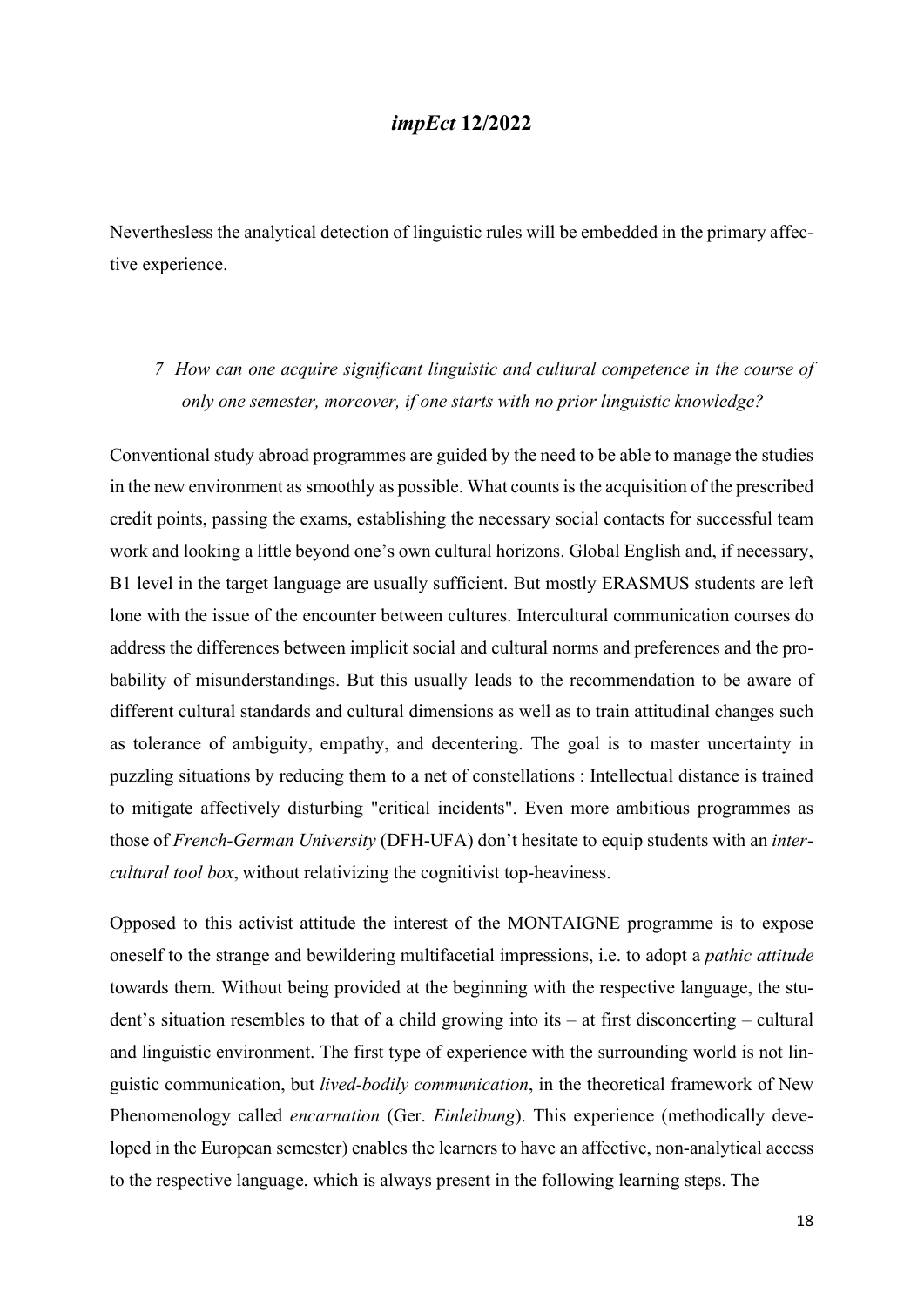difference to school and university language learning is therefore qualitative and quantitative. To grow into an unknown variant of the European experience of self and the world is such a demanding challenge that for this purpose, subject-specific studies are to be suspended and attention is focused exclusively on becoming lived-bodily resonant to the host culture, without being able to comprehensively explicate it.

In the MONTAIGNE programme, the respective national or regional language is acquired from scratch; in the understanding of the Common European Framework of Reference for Languages (CEFRL), these students seem to be less "competent" at the end of the European semester than those with a linguistic preparation. But this assumption is fragile. Developed subject specific linguistic ability of those students in no way means that MONTAIGNE students will have less cultural competence. The difference between the restricted and the elaborated level of linguistic expression (the so-called Bernstein hypothesis<sup>36</sup>) can be applied to the present context. Bernstein has shown that lower-class speakers compensate for the differentiated, freely movable and transferable linguistic expression of upper-class speakers, which can be detached from common situations, by embedding what they experience in common, affectively charged common situations. In the present case, these are the situations in which Europe opens up as an affective space via lived-bodily sensing and communicating without being able to make this comprehensively explicit.

In contrast to university language teaching  $37$ , it should be noted: The European semester is not a simulation of reality : It is the real new beginning to leave behind heteronomy and to take life into one's own hands. To grow into a European brother- or sister-language and culture begins with the attunement in implicite norms of the European type of civilisation through lived-bodily experience. The special feature of the MONTAIGNE programme is that the students are not put off to a better future, but begin to regenerate Europe as an affective space for themselves during their daily being-together.

<sup>&</sup>lt;sup>36</sup> Rolf Oerter (<sup>9</sup>1971): Moderne Entwicklungspsychologie, Donauwörth: Ludwig Auer, 485 ff.

<sup>&</sup>lt;sup>37</sup> There are impressive examples of lively language teaching offered to exchange students in double degree programmes at some partner universities. But the basis is usually practice material that has been extracted from reallife situations.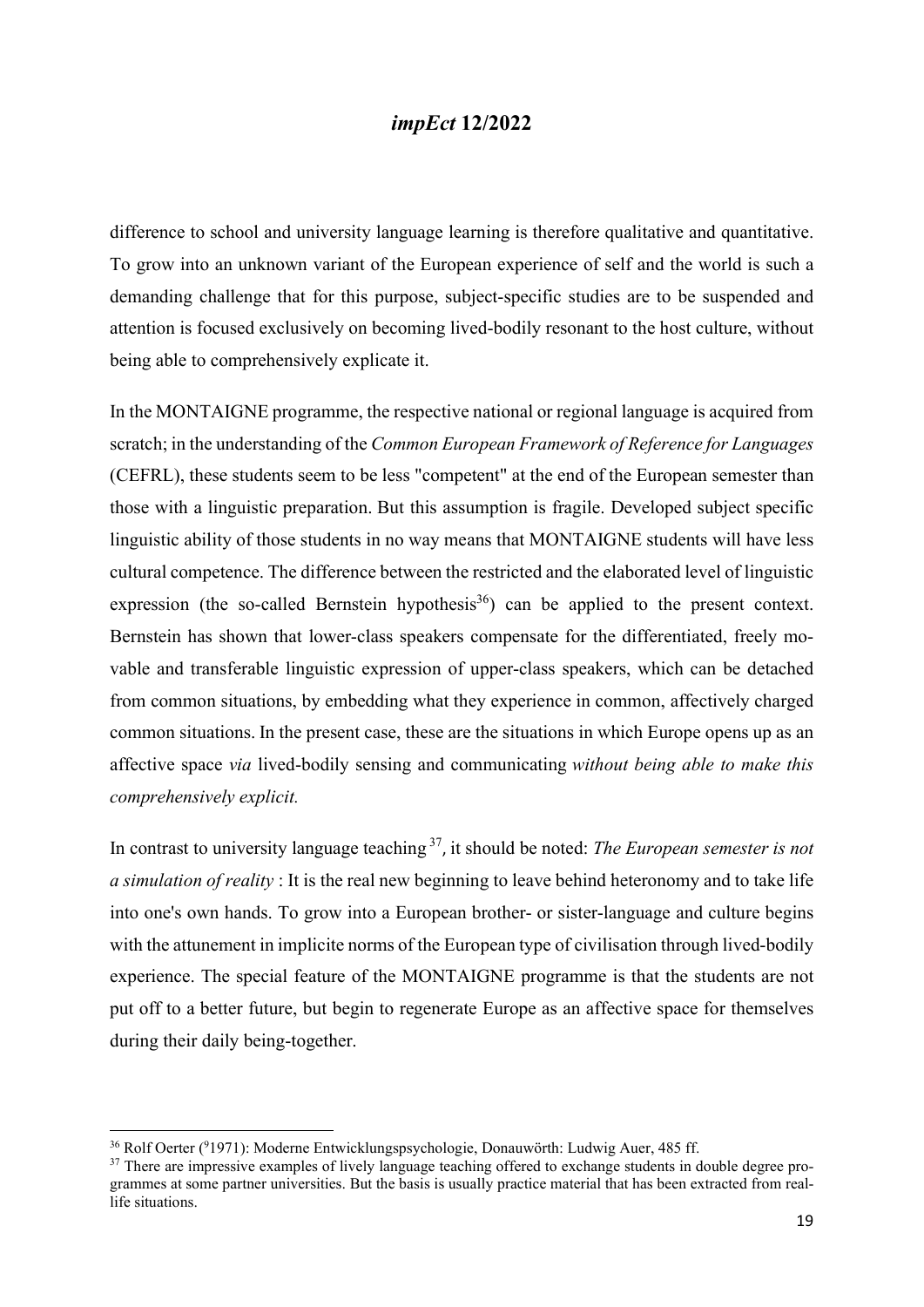## 8 But how does fit the "restricted level of linguistic expression" with the ambitious goal of "growing into the unknown culture" ?

So far the special feature of the MONTAIGNE concept of competence has only been outlined ; now we will see how it is methodologically deepened by the insights of New Phenomenology. The main thesis is : The new language is not a system that has to be intellectually grasped but it emerges from emotionally affecting situations. The following sketch will illustrate how language is to be taken first as a lived-bodily situation, itself embedded in other situations.

In addition to the first spontaneous, aleatoric impressions of the participants on each other, they learn to cope with their *vis-à-vis* in pedagogically staged arrangements. They meet on the common ground of discrepancy experiences in Europe and of the willingness to sense living-bodily what is going on with themselves in the new situation: getting involved in movement games, playing pre-linguistic situations, developing rituals, handling tactfully repulsive reactions, etc. Analogous to the child, orienting itself in the environment (people, things), processing and working on the impressions that affect it, the European students of the MONTAIGNE group begin with movement games, music, impromptu games, choral singing and choral speaking. Feeling rhythm and melody, living-bodily tension and swelling awakens sensitivity to livingbodily widening and constriction, which is the fundamental polarity underlying all immediate experience of meaningful impressions: Joy widens and lifts, sorrow narrows and depresses, fear narrows, confidence widens, etc.<sup>38</sup> Correspondingly, the living-bodily sensing (Ger. *eigenleib*liches Spüren) is also stimulated by the linguistic sound sequences: rhythm and melody of language, words, word groups, speech-answer sequences, acoustic word plays, etc. initially impress the living-body as soft, hard, swelling, floating, stimulating, calming, attracting, bulky, rumbling, washed-out, etc. Living-bodily experiences grow into the personal situation of the students via *bridging qualities* (movement suggestions, synaesthetic characters) and change it.

What is aimed at the child <sup>39</sup> can be transferred to the European students: In the predimensional directional space, the gesture occurs in unity with the linguistic impulse (e.g. "Look !", "Dad-

<sup>38</sup> Hermann Schmitz (2010 a): Jenseits des Naturalismus, Freiburg / München: Karl Alber, 277.

<sup>&</sup>lt;sup>39</sup> "Nur durch Einpflanzung seiner persönlichen Situation in solche, gemeinsame Situationen kann ein Kind sprechen lernen, indem es die Muttersprache aus der Bedeutsamkeit gemeinsamer Situationen abzulesen lernt." Hermann Schmitz (2010 b): Das Reich der Normen, Freiburg / München: Karl Alber, 94.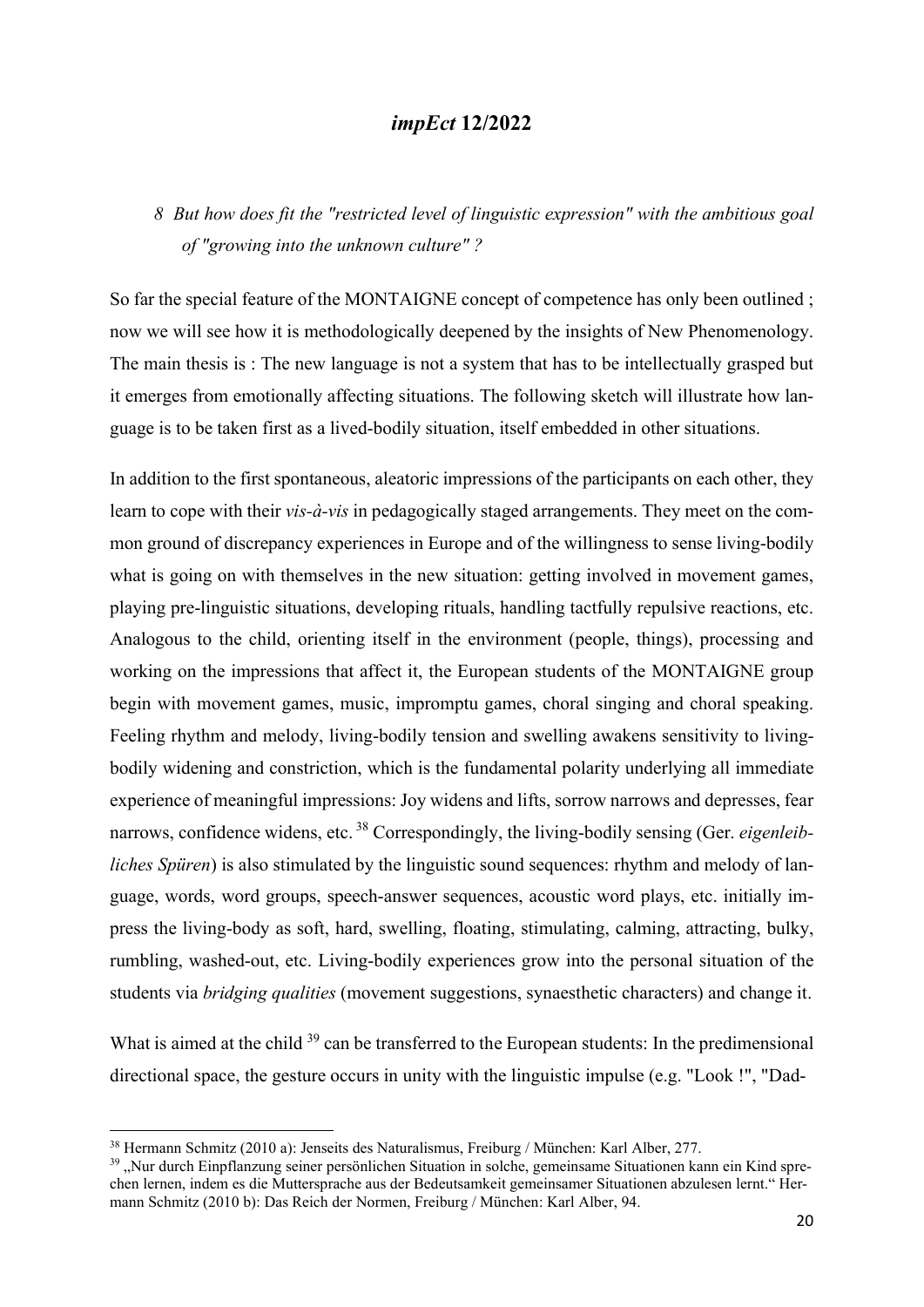dy !"or "Paul!"). Learning to pronounce the first words and performing a meaningful movement are one from the origin. From this develops the competence to read the implicit meaning of a situation. As this experience, which begins with oral communication, takes place in the group, common atmospheres are created, which are inseparable from language acquisition as a common situation. A detail (a saying, a musical motif, a gesture) is sometimes sufficient to visualize this situation with its respective atmosphere. Generalized this means: By "planting" their personal situation into new, common situations arising with the other students, the students open up an affective, non-analytical access to the respective language; it is the most important play of living-bodily communication (Ger. Einleibung). In the following learning steps this is always present: cognitive learning methods are used in a complementary way, but embedded in meaningful situations about Einleibung.

These first steps are followed by exercises such as choral speaking and singing without paying attention to the meaning of the lyrics: Here, in addition to the antagonistic type of living-bodily communication (initiative - counter-initiative), the solidary incorporation comes into play: the participants swing into the common sensing of a feeling up to the emergence of a suggestive atmosphere (Ger. Gefühlsglocke), which is a pre-reflexive we-feeling. In these situations, speech does not initially have a communicative function, but rather the social function of growing into the new language as a situation. It is a living-bodily understanding (a "thinking without words" according to Hermann Schmitz<sup>40</sup>) that arises in the daily togetherness of the European students. Instead of an abstract intersubjectivity, an undeducible "living-bodily inbetweenness" arises here, which is atmospherically charged and "being hang up" (Hermann Schmitz) in the specific group situation. Even the few figures, programmes and problems, which can be taken up by interjections ("Exactly!"), inquiries ("What?"), expressions of displeasure ("Stop it!") and sentence fragments ("Never mind!"), are first felt atmospherically as a melodic-rhythmic impression, before the propositional content can be distinguished from the situation.

The individual feeling thus imperceptibly changes into new, collective, atmospheric associations: Through the time spent together every day, atmospheres are consolidated, durable com-

<sup>40</sup> Schmitz (2010 b), 213.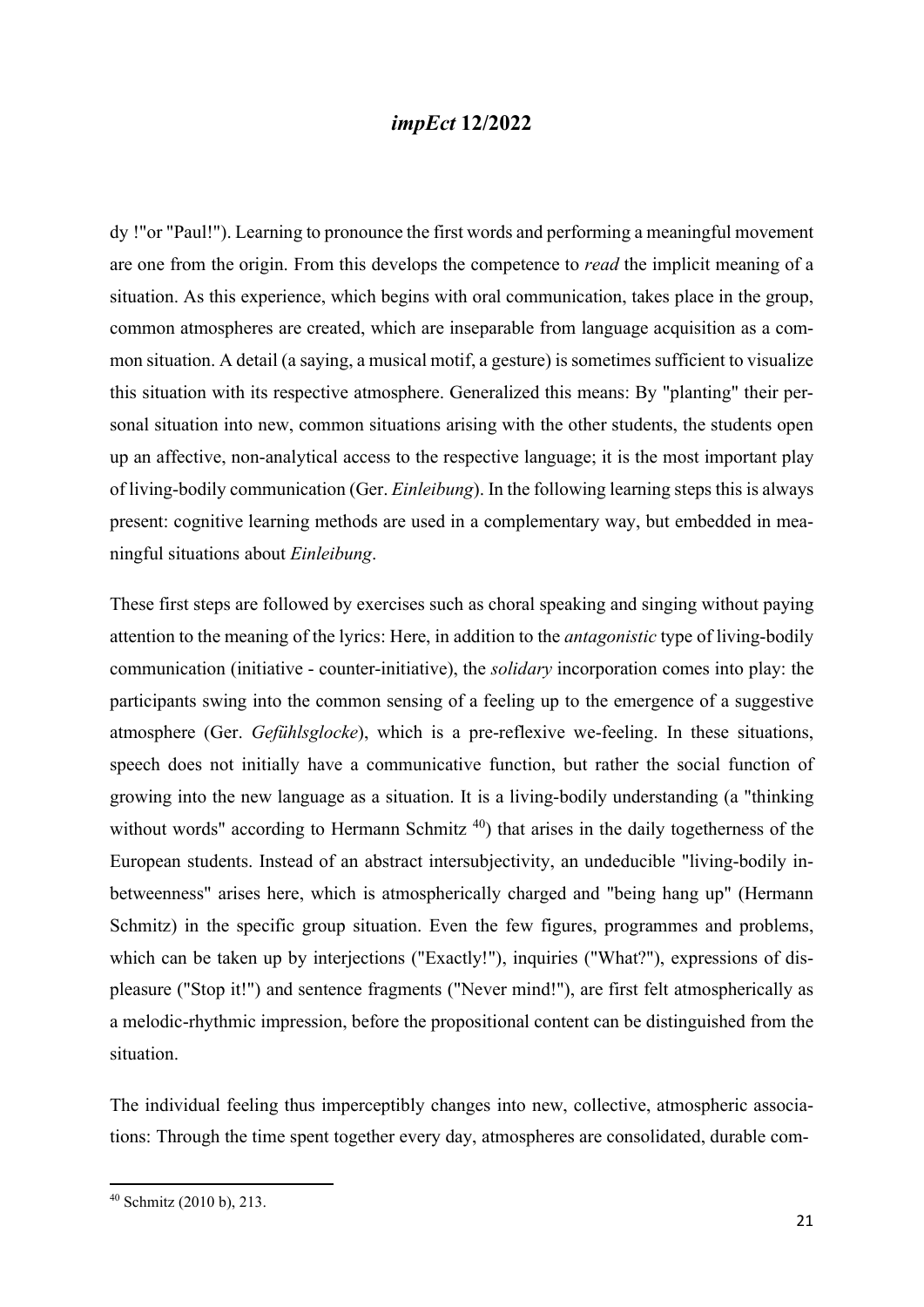munity feelings are formed in the European learning group, and "implanting common situations" (Hermann Schmitz) arise, such as tacit agreement, reliability and trust, which lead to the consolidation of the group feeling and, conversely, have an effect on these situations. The acquisition of the new language is thus primarily a common, a living-bodily-atmospheric affair: language is first perceived as a melodic-rhythmic impression, especially when learning from and with partners, sometimes with imperceptibly affectively striking turns of phrase: Certain interjections, phrases, or rhymes remain inextricably linked to particular people and/or situations and shaped by subjective emotional moods. "Feelings are ways of being" (Jan Slaby). This evidence in the moment allows to say: *this belongs to me*. This is one reason why the new language imperceptibly "seeps" into the personal situation of the person concerned.<sup>41</sup> New implanting (emotionally anchored) situations arise, whereby the new language and culture become, over time, a non-objectifiable ("non-deconstructible") part of the personal situation. Then, singling out individual figures, programmes and problems, speech enables to bridge the gap between what is pre-reflexively sensed and what may be explicated.

The respective language is thus not only a tool for personal emancipation in order to master confusing situations, but first and foremost the medium to become sensitive to an ignored "face" of Europe as an affective space, to encounter it resonantly and then to linguistically explicate relevant phenomena.

The further linguistic-cultural anchoring in situations of the host country will take a completely different direction than the linguistic and analytical perfection of those students who are primarily interested in mastering professional challenges. For these reasons, we will not measure the progress of linguistic and cultural learning at all, for example in the manner of the CEFRL. What students learn interculturally during the European Semester can only be monitored to a very limited extent. For one thing, the "whole" of a civilizational context is never learned, but the respective aspects of the world are learned selectively and successively (Jürgen Straub).

<sup>&</sup>lt;sup>41</sup> Trabant (2014), 35, berichtet: "Ich habe zwar als erste Fremdsprache Englisch gelernt, aber die Fremdsprache, der ich mich emotional verbunden fühle, ist das Französische. Ich habe es nicht 'adoptiert', es war irgendwann einfach da, wie etwas immer schon Vertrautes."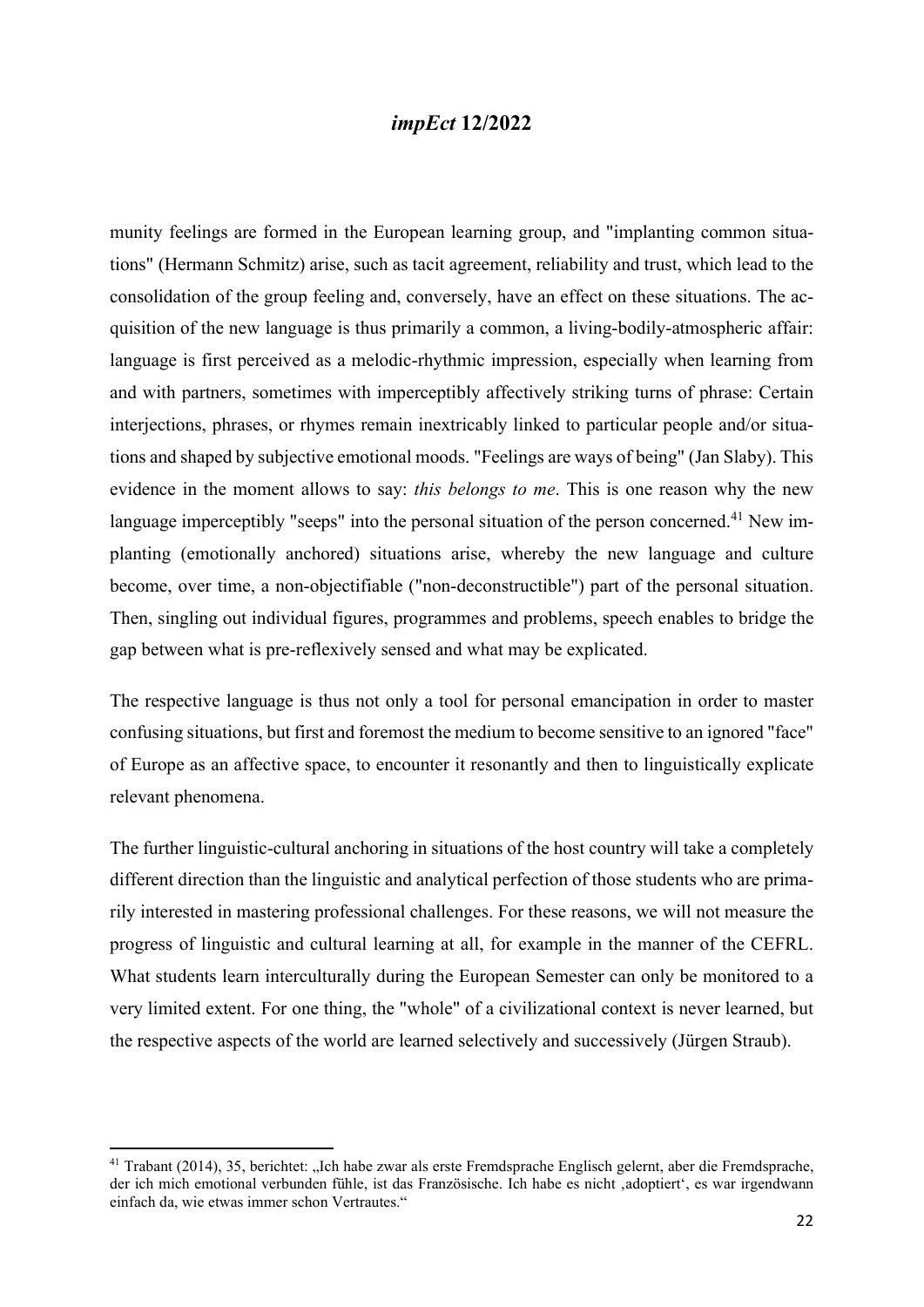This explains, for example, the pedagogical value of the explorative (independently discovering) phases provided for in the curriculum. On the other hand, subjective facts basically elude the view of a third party: The progress of competence in the MONTAIGNE programme is reflected in the flexibility of the setting and the reshaping of the personal situation. The result is a competence for dealing in and with situations that arise when meeting Europeans. Following Schmitz, it is an "organ for situations with a holistic, internally diffuse meaning, in the sense of an understanding and the ability to move in this meaning and to deal with it"  $42$ . Thanks to the phenomenologically based sensitivity to pre-personal experience, living-bodily sensing and communicating, feeling, collective atmospheres in common situations, students can take advantage of the opportunity for secondary epigenesis of the person, i.e. for self-discovery in Europe as an affective space.

Thanks to the affective support experienced by the participants in the European study group, they are prepared for the living-bodily-atmospheric-speech communication with the inhabitants of the respective country. Of primary interest is not what is communicated, but how it is communicated, i.e. it is not about the exchange of information (right / wrong), but about the atmosphere that is created during the contact with the young Europeans. Since a common European associative space of memories and experiences exists or is mediated by the pedagogical team, the students can in this way approach an unknown form of affectivity in European life. By living in a European brother- or sister-language and culture, there is an overall prospect of distancing oneself from the foreign determination that has been suffered. The MONTAIGNE programme is not limited to the mere acquisition of language, nor is it merely a discussion about Europe: It is the beginning of practice, towards the exchange between concrete persons in search of "good life" with reference to the European type of civilization. This encounter of European students is not in the sign of global strangeness, but takes place in the medium of common situations in Europe.

<sup>42</sup> Hermann Schmitz (2005): Situationen und Konstellationen. Wider die Ideologie totaler Vernetzung, Freiburg / München: Karl Alber, 263. Competence for complex encounter situations in Europe makes use of the complexity reduction that situations generally enable. "Situations reduce complexity." Schmitz (2003): Was ist Neue Phänomenologie?, Rostock: Ingo Koch, 277.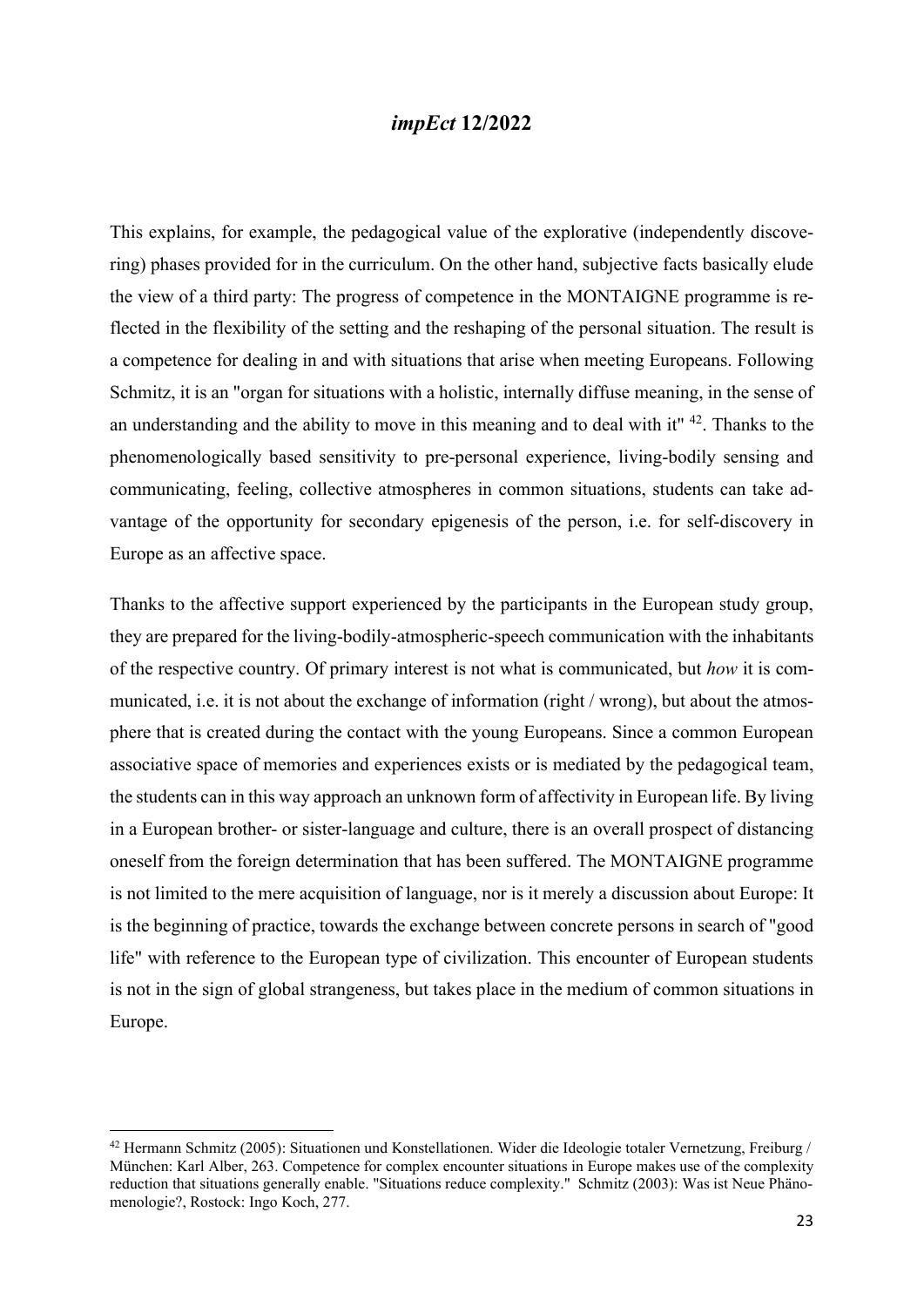9. Is the language acquisition method during the European semester a variant of the immersion method as it is used in Canada, for example?

Compared to the language learning methodology as it is usually practised in schools and universities, there are some similarities with the immersion method. Instead of re-enacting constructed situations with course participants in a role play, the immersion method involves the conversation partners affectively in the situation of searching and finding each other. The MONTAIGNE programme also assumes that the new language should be acquired embedded in meaningful situations. But a fundamental difference has to be mentioned : The immersion method assumes that the linguistic-cultural beginners' course takes place in the perspective that immigrants want to establish themselves in the new country and to leave their past behind. Along with language acquisition, the adoption of the norms and values that apply in the country of immigration is on the agenda in the way of a third socialisation: The primary political goal is civic integration. None of this is the case in the European Semester. Moreover the sociological concept of socialisation ignores the fact that the concept of the social agent is based on an abstraction from the original involvement in common situations. It is wrongly assumed that the individual is ontologically primary and that intersubjective references must first be established through socialisation processes (communitarisation) in social coexistence. On the contrary, the phenomenology of the living-bodily experience starts from common situations and early (even prenatal) living-bodily communication with the surrounding world, i.e. from pre-reflexive living-bodily self-experience in connection with meaningful impressions, embedded in collective atmospheres. The intention to discover Europe as an affective space does not understand the cultural horizon of the host country "dogmatically" in the sense of a citizenship to be acquired ; it is rather another characteristic European "face" to be discovered.

To illustrate the difference between the analytical blowing up of situations and the bodily-hermeneutic "going along" with afferent impressions, Michael Großheim has taken the novel characters of Sherlock Holmes, the "master of constellations", and Comissaire Maigret, the "master of situations"<sup>43</sup>, to highlight the opposition between the analytical deduction and the living-bo-

<sup>&</sup>lt;sup>43</sup> Michael Großheim: "Von der Maigret-Kultur zur Sherlock-Holmes-Kultur. Oder: Der phänomenologische Situationsbegriff als Grundlage der Kulturkritik", in: Michael Großheim / Steffen Kluck (ed.) (2010): Phänomenologie und Kulturkritik. Über die Grenzen der Quantifizierung, Freiburg / München: Karl Alber, 52-84.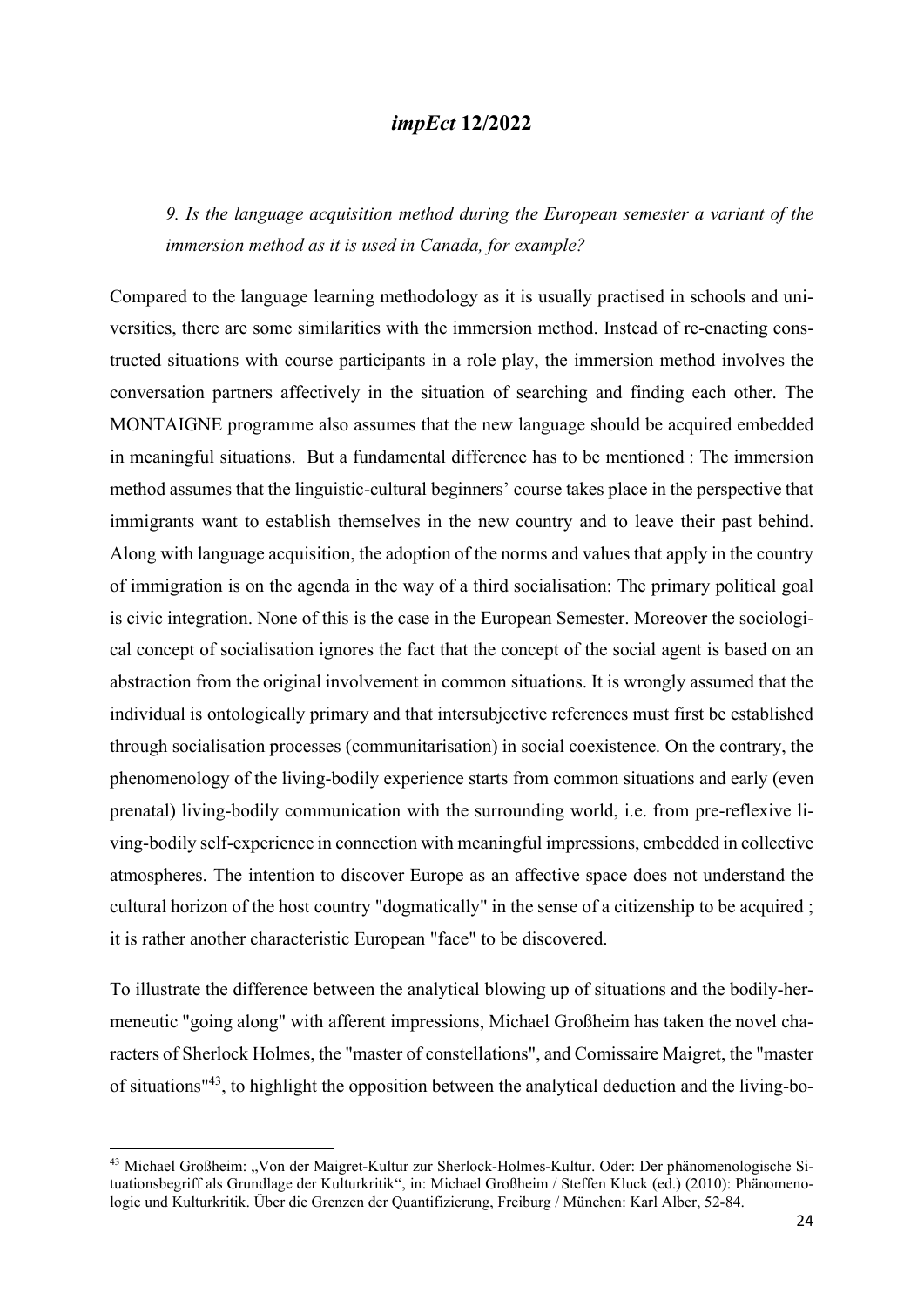dily-hermeutical approach to diffuse, but characteristic lived experience. This contrast can also be illustrated by the relationship between doctor and patient: a doctor who looks only at the objectifiable diseases (constellations) in opposition to a doctor who tries to embed the syndroms in the patient's personal situation. Accordingly, the transcultural-reductive approach can be contrasted with the intercultural-holistic approach in encounters across cultural thresholds.

In the first case, the interest in action filters out the relevant figures, programmes and problems of a situation that is not relevant beyond that; in the second case, the hermeneutic interest leads to feeling out the internally diffuse background, the "halo of meaningfulness" that surrounds the figures, programmes and problems. The background is important because only together with the pre-reflexive content, especially the emotional atmospheres, can the significance of figures, programmes and problems for present, past and future dealings with one another be assessed.

# 10. The MONTAIGNE programme seems to be a programme with a fundamental, political concern, right?

Fundamental yes, but not political! The choice of the MONTAIGNE programme instead of the ERASMUS programme is an existential, a practical philosophical choice. With the ERASMUS programme, no moral questions arise because the EU has already given the answer. The MON-TAIGNE programme, on the other hand, assumes that only those affectively concerned can answer questions such as: Is it right to follow the mainstream, or am I guilty? What is important in my life: Belonging to the winners or knowledge and justice? How do we want to live together in Europe in the future? The choice of the MONTAIGNE programme puts the personal decision: No to the collective 'mauvaise foi' (dishonesty, subtle self-deception) that dominates the public discussion about Europe. If one wants to speak of a political agenda, then only in the negative sense: The massive interventions from interested sides to decompose the European feeling of life as well as the different styles of civilization and their anchoring in the European type of civilization, respectively to torpedo the attempts of regeneration, must be resisted.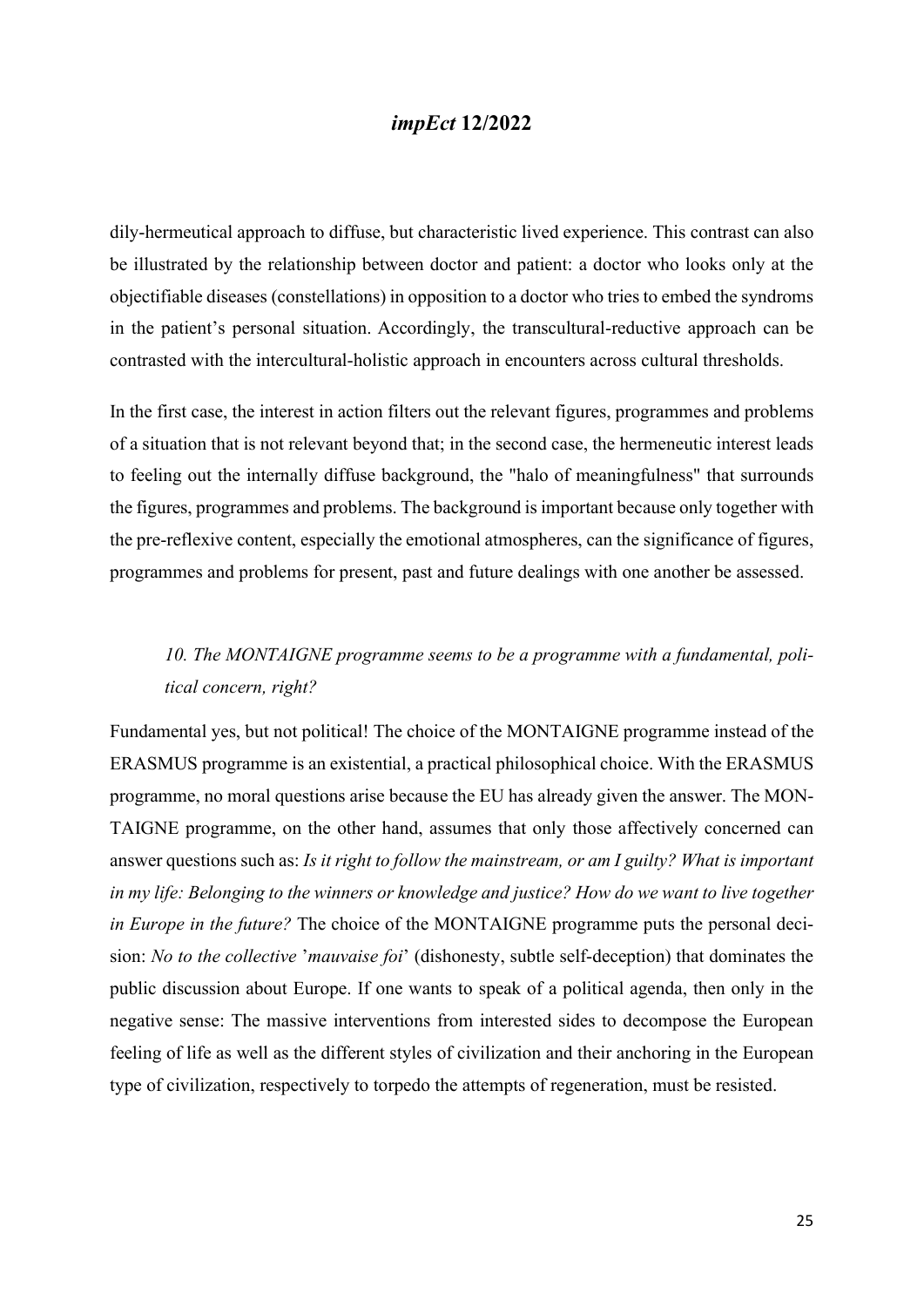# Appendix

Main features of the preparatory module (2nd/3rd semester)

The aim of the course is to open the perspective in such a way that students overcome the "tunnel vision" of EU-Europe and the EU as a global player.

1. The European attitude towards life vs. positive science

2. The EU as a socio-political construct; Jacques Delors: You cannot fall in love with a common market.

3. Power fixation vs. European type of civilisation

4. Divide of reality, reductionism, "halved" empiricism

5. Europe as an affective space: Which Europeans do we want to be, and in which Europe do we want to live together - independent of EU guidelines?

6. European Nostrification without political contamination: Equality and Reciprocity

### Sample curriculum for all degree programmes

 $\sqrt{ }$ 

|      | Sample curriculum for Bachelor Studies (6 sem. / 8 sem.) |         |         |                 |               |          |          |          |       |
|------|----------------------------------------------------------|---------|---------|-----------------|---------------|----------|----------|----------|-------|
| Sem. |                                                          |         | 3       | 4               | <b>Summer</b> |          | 6        | Ξ        | 8     |
|      |                                                          |         |         |                 | break         |          |          |          |       |
| Ort  | Home Univ.:                                              | Home    | Home    | European Se-    | European      | Home     | Home     | Home     | Home  |
|      | <b>Optional</b>                                          | Univ. * | Univ. * | (3,5)<br>mester | complement:   | Univ. or | Univ. or | Univ. or | Univ. |
|      |                                                          |         |         | Months)         | Optional      | Partner  | Partner  | Partner  |       |
|      |                                                          |         |         |                 | 2,5 Months    | Univ.    | Univ.    | Univ.    |       |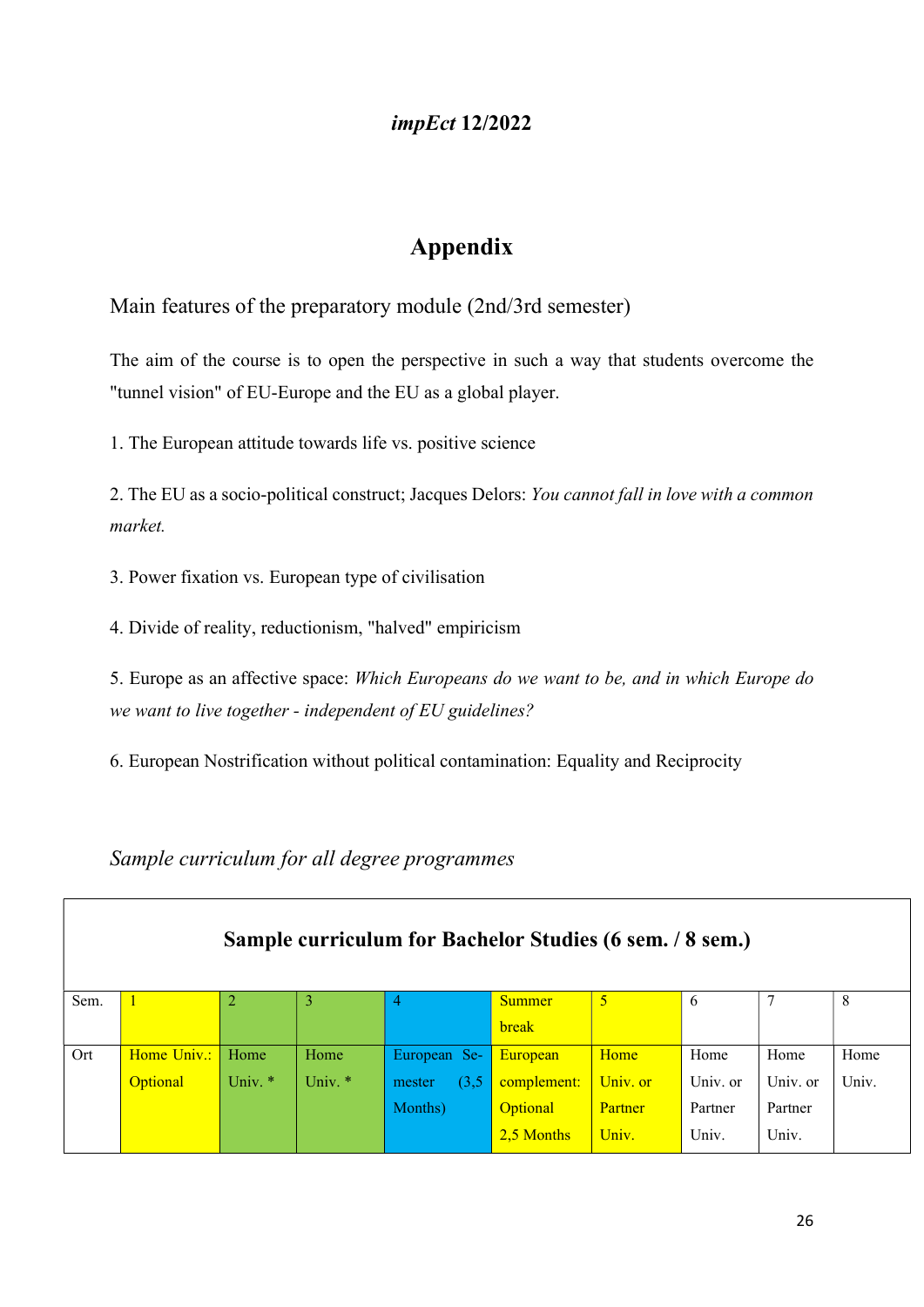| Inhalt | Elective:                                                 | Compuls.           | Compuls.     | Elective lan-  | Activity e.g.  | Professio-     | Professi-  | Professi- | Professi-  |
|--------|-----------------------------------------------------------|--------------------|--------------|----------------|----------------|----------------|------------|-----------|------------|
|        | "EU, Europe                                               | Module             | Module       | guage: Sett-   | in a non-pro-  | nal Studies    | onal Stu-  | onal Stu- | onal Stu-  |
|        | and the Eu-                                               | $,$ The Eu-        | "The Euro-   | ling into com- | fit project in | at Partner     | dies at    | dies or   | dies and   |
|        | ropean type                                               | ropean             | pean type    | mon situa-     | the country;   | Univ. or       | Home       | Internat. | Diploma    |
|        | of civilizsa-                                             | type of            | of civiliza- | tions          | recreational   | Internat. in-  | Univ.      | Intern-   | or Inter-  |
|        | $\frac{\text{tion}^{4}(2 \text{ hrs.})}{\text{time}^{2}}$ | civiliza-          | tion" $(2)$  |                | vacation       | ternship /     | and dip-   | ship/     | nat. in-   |
|        |                                                           | tion"              | hrs.         |                |                | <b>Studies</b> | loma       | Studies   | ternship / |
|        |                                                           | $(2 \text{ hrs.})$ |              |                |                |                | or Inter-  |           | Studies    |
|        |                                                           |                    |              |                |                |                | nat. in-   |           |            |
|        |                                                           |                    |              |                |                |                | ternship / |           |            |
|        |                                                           |                    |              |                |                |                | Studies    |           |            |

\*The course can also be offered in one semester with 4 hrs.

| Weekly schedule of European Semester (3rd / 4th semester)<br>First Month: Weekly schedule à 20 hrs. |                                                                                                                                                                                                                                                                                                                                                                                                                     |                                                                                                                                                                                                                                                                                                                                                                                                                   |                                                                                                                           |                                                                                                                                                                                                                                                    |                                                                                                                         |  |  |  |  |
|-----------------------------------------------------------------------------------------------------|---------------------------------------------------------------------------------------------------------------------------------------------------------------------------------------------------------------------------------------------------------------------------------------------------------------------------------------------------------------------------------------------------------------------|-------------------------------------------------------------------------------------------------------------------------------------------------------------------------------------------------------------------------------------------------------------------------------------------------------------------------------------------------------------------------------------------------------------------|---------------------------------------------------------------------------------------------------------------------------|----------------------------------------------------------------------------------------------------------------------------------------------------------------------------------------------------------------------------------------------------|-------------------------------------------------------------------------------------------------------------------------|--|--|--|--|
|                                                                                                     | Monday                                                                                                                                                                                                                                                                                                                                                                                                              | Tuesday                                                                                                                                                                                                                                                                                                                                                                                                           | Wednesday                                                                                                                 | Thursday                                                                                                                                                                                                                                           | Friday                                                                                                                  |  |  |  |  |
| X Groups of 15<br>students with 2-4<br>trainers / coaches<br>on 4 days                              | Morning / be-<br>ginner's course:<br>playful phonation<br>/ pronunciation,<br>singing, rhythmic,<br>choral speaking,<br>lived bodily loose-<br>ning, play scenes.<br>Afternoon $/$ Lan-<br>guage course: re-<br>capitulation of the<br>first linguistic<br>Phenomena (e.g.<br>regularities), ta-<br>king into account<br>prior knowledge<br>and language lear-<br>ning experience;<br>Teaching videos,<br>mnemonics | Morning / be-<br>ginner's course:<br>playful phonation<br>/ pronunciation,<br>singing, rhythmic,<br>choral speaking,<br>lived bodily loose-<br>ning, play scenes.<br>Afternoon / Lan-<br>guage course: re-<br>capitulation of the<br>first linguistic<br>Phenomena (e.g.<br>regularities), ta-<br>king into account<br>prior knowledge<br>and language lear-<br>ning experience;<br>Teaching videos,<br>mnemonics | Exploration: Me-<br>aningful impressi-<br>ons: Lived bodily<br>sensing, voices,<br>atmospheres, free<br>field exploration | Morning:<br>Exchange and dis-<br>cussion of the me-<br>aningful impressi-<br>ons gathered the<br>day before.<br>Afternoon: Mo-<br>dule "Europe from<br>the perspective of<br>the country X",<br>discussion of af-<br>fectively sensitive<br>topics | Student video pro-<br>duction: documen-<br>tation and reflec-<br>tion of the experi-<br>ence in the learn-<br>ing group |  |  |  |  |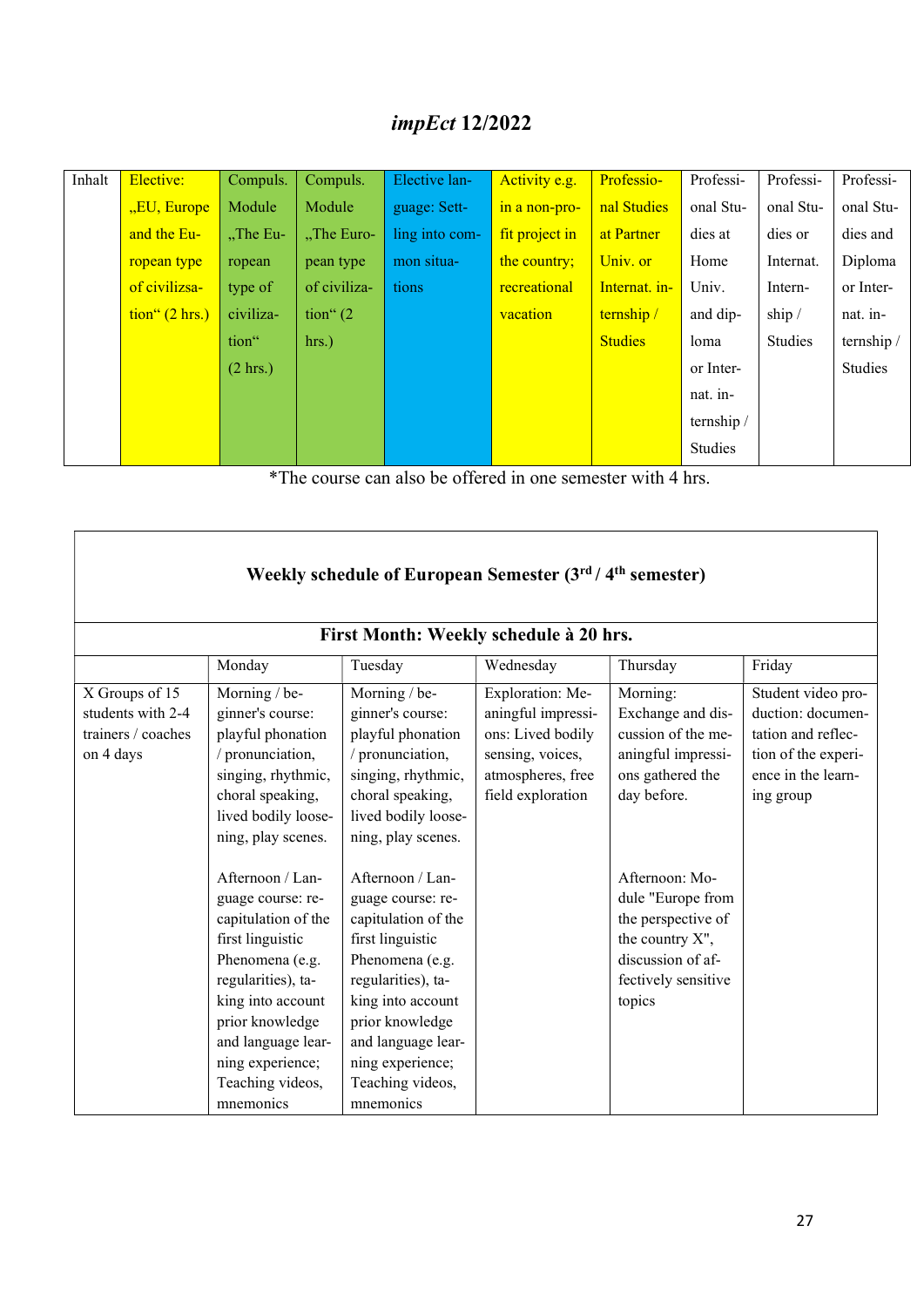| Weekly schedule of European Semester (3rd / 4 <sup>th</sup> semester)<br>Second Month: Weekly schedule à 20 hrs. |                                                                                                                                                                   |                                                                                                                       |                                                                                                                                     |                                                                                                                                                               |                                                                                                                     |  |  |  |  |  |
|------------------------------------------------------------------------------------------------------------------|-------------------------------------------------------------------------------------------------------------------------------------------------------------------|-----------------------------------------------------------------------------------------------------------------------|-------------------------------------------------------------------------------------------------------------------------------------|---------------------------------------------------------------------------------------------------------------------------------------------------------------|---------------------------------------------------------------------------------------------------------------------|--|--|--|--|--|
|                                                                                                                  | Thursday<br>Friday<br>Monday<br>Tuesday<br>Wednesday                                                                                                              |                                                                                                                       |                                                                                                                                     |                                                                                                                                                               |                                                                                                                     |  |  |  |  |  |
| X Groups of 15<br>students with 2-4<br>trainers / coaches<br>on 4 days                                           | Morning:<br>Playful phonation<br>/ pronunciation,<br>singing, play sce-<br>nes, memorising,<br>question and ans-<br>wer, dialogues,<br>emotional expres-<br>sion. | Morning:<br>Play scenes, me-<br>mories, question<br>and answer, dia-<br>logues, emotional<br>expression.              | Exploration:<br>Meaningful impres-<br>sions; lived bodily<br>atmospheres, impul-<br>ses, resonances,<br>free field explora-<br>tion | Morning:<br>Exchange and dis-<br>cussion of the me-<br>aningful impressi-<br>ons gathered the<br>day before.<br>Afternoon: Mo-                                | Student video<br>production: docu-<br>mentation and re-<br>flection of the ex-<br>perience in the<br>learning group |  |  |  |  |  |
|                                                                                                                  | Afternoon / Lan-<br>guage course:<br>Memory sen-<br>tences, simple<br>forms etc., memo-<br>rising, grammar,<br>Syntax                                             | Afternoon / Lan-<br>guage course:<br>Memory sen-<br>tences, simple<br>forms etc., me-<br>morising,<br>grammar, Syntax |                                                                                                                                     | dule "Europe<br>from the perspec-<br>tive of the country<br>N.N.", discussion<br>of affectively sen-<br>sitive topics /<br>Socio-political<br>teaching videos |                                                                                                                     |  |  |  |  |  |

| Weekly schedule of European Semester (3rd / 4 <sup>th</sup> semester)  |                                                                                                              |                                                                                                              |                                                                                                                                                   |                                                                                                              |                                                                                                                     |  |  |  |  |  |  |
|------------------------------------------------------------------------|--------------------------------------------------------------------------------------------------------------|--------------------------------------------------------------------------------------------------------------|---------------------------------------------------------------------------------------------------------------------------------------------------|--------------------------------------------------------------------------------------------------------------|---------------------------------------------------------------------------------------------------------------------|--|--|--|--|--|--|
|                                                                        | Third Month: Weekly schedule à 20 hrs.                                                                       |                                                                                                              |                                                                                                                                                   |                                                                                                              |                                                                                                                     |  |  |  |  |  |  |
|                                                                        | Friday<br>Monday<br>Wednesday<br>Thursday<br>Tuesday                                                         |                                                                                                              |                                                                                                                                                   |                                                                                                              |                                                                                                                     |  |  |  |  |  |  |
| X Groups of 15<br>students with 2-4<br>trainers / coaches<br>on 4 days | Morning:<br>Phonation / pro-<br>nunciation, sin-<br>ging, recitation of<br>selected texts,<br>play scenes    | Morning:<br>Text production,<br>playful interac-<br>tion, situational<br>complementation                     | Discussion of mul-<br>tiple impressions:<br>Lived bodily sensed<br>atmospheres, impul-<br>ses, resonances<br>Talks with selected<br>interlocutors | Morning:<br>Exchange and dis-<br>cussion of the me-<br>aningful impressi-<br>ons gathered the<br>day before. | Student video<br>production: docu-<br>mentation and re-<br>flection of the ex-<br>perience in the<br>learning group |  |  |  |  |  |  |
|                                                                        | Afternoon:<br>Memory sen-<br>tences, text rea-<br>ding, grammar,<br>syntax; recapitula-<br>tion of learner's | Afternoon:<br>Memory sen-<br>tences, text rea-<br>ding, grammar,<br>syntax; recapitula-<br>tion of learner's |                                                                                                                                                   | Afternoon:<br>Module "Europe<br>from the perspec-<br>tive of the country<br>N.N.", discussion                |                                                                                                                     |  |  |  |  |  |  |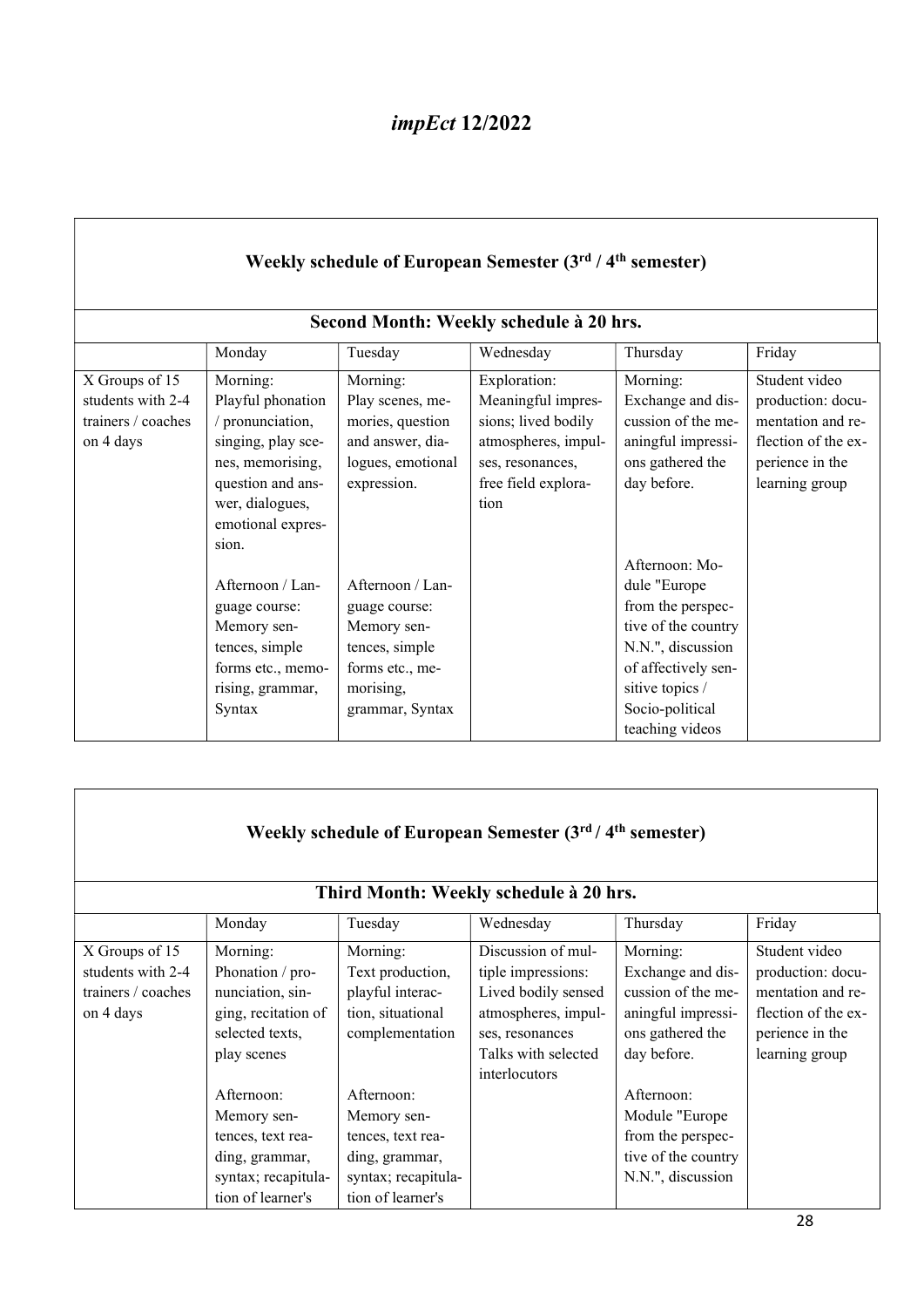| experiences inclu- | experiences inclu- | of affectively sen- |  |
|--------------------|--------------------|---------------------|--|
| ding the different | ding the different | sitive topics /     |  |
| countries of ori-  | countries of ori-  | Socio-political     |  |
| gin;               | gin;               | teaching videos     |  |
| Teaching videos,   | Teaching videos,   |                     |  |
| mnemonics          | mnemonics          |                     |  |

Rough structure of the activities:

- Mon, Tue: morning / beginners' course to sensitise for common situations and atmospheres (group work); antagonistic and solidary incarnation; language acquisition as a supplement to lived-bodily orientation in the world.
- Mon, Tue: Afternoon / systematic language teaching (group work) with reference to the experiences of the morning.
- Wed: whole day with explorative activity, exploration of meaningful impressions
- Thu: Partner work, information and debate in the afternoon
- Fri: Free work, documentation and reflection

### Fourth to sixth Month (optional)

### Seventh to twelveth Monat (optional)

#### Fourth / fifth month (8 weeks):

• Supervised internship in the country (optional)

#### Sixth month:

- Recreational leave
- Final Europe meeting, if necessary with interested parties of the following 3rd/4th semester

#### Seventh to twelfth month

• Semester of vocational studies (optional)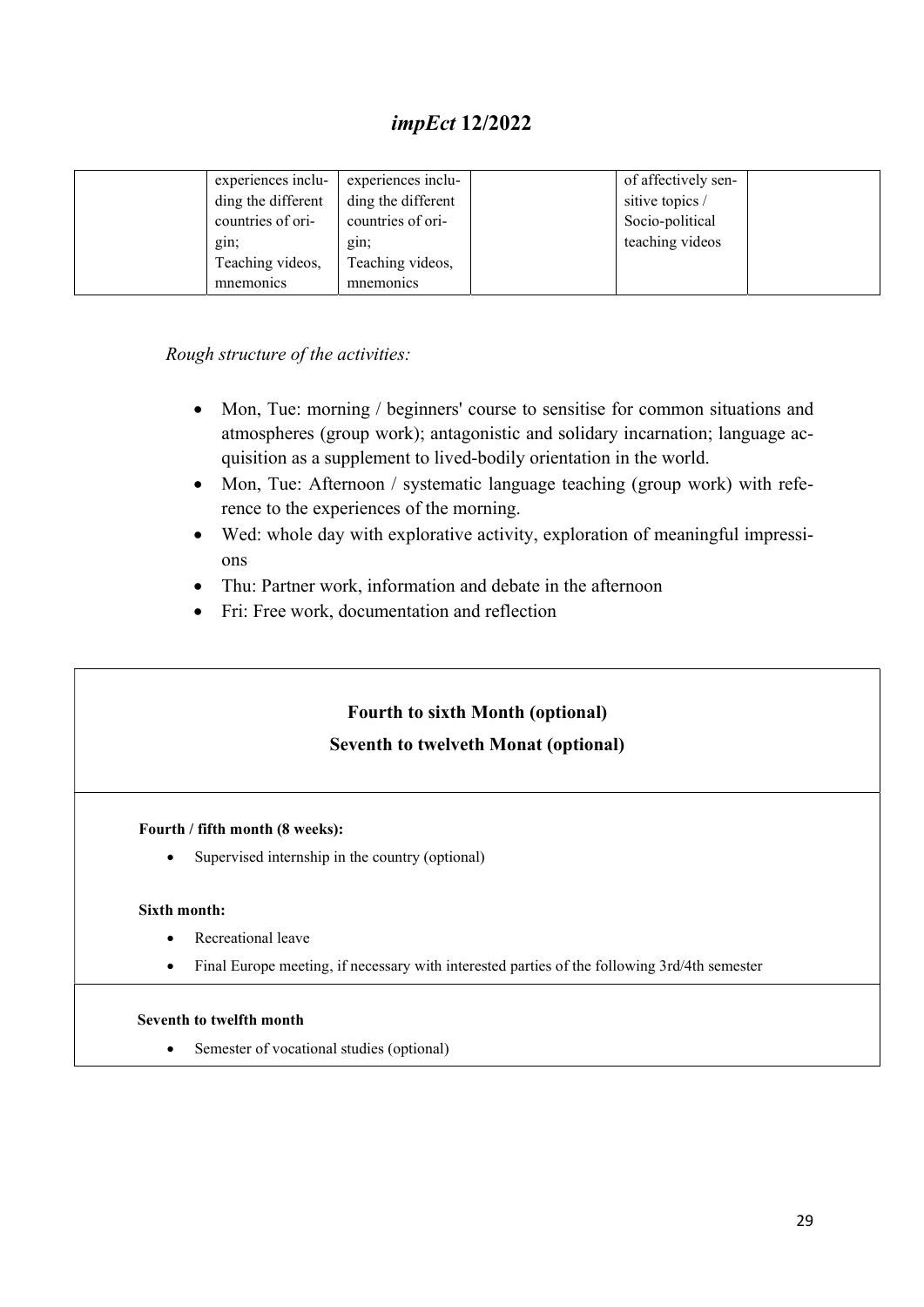### Bibliographie

Assmann, Aleida (<sup>2</sup>2019): Der europäische Traum. Vier Lehren aus der Geschichte, Bonn: Bundeszentrale für politische Bildung.

Chambon, Nadège / Baz-Hatem, Stéphanie (2014): Jacques Delors, hier et aujourd'hui, Paris: Desclée de Brouwer.

Delors, Jacques (2004): Mémoires, Paris: Plon.

Extinction Rebellion: https://extinctionrebellion.de/

François, Étienne / Serrier, Thomas (eds.) (2019): Europa. Die Gegenwart unserer Geschichte, Darmstadt: Wissenschaftliche Buchgesellschaft.

Fridays for Future: https://fridaysforfuture.de/

Grimm, Dieter (2016): Europa ja – aber welches? Zur Verfassung der europäischen Demokratie, München: C.H. Beck.

Großheim, Michael: "Von der Maigret-Kultur zur Sherlock-Holmes-Kultur. Oder: Der phänomenologische Situationsbegriff als Grundlage der Kulturkritik", in: Michael Großheim / Steffen Kluck (eds.) (2010): Phänomenologie und Kulturkritik. Über die Grenzen der Quantifizierung, Freiburg / München: Karl Alber, 52-84.

Joas, Hans: "Die Lust an genereller Kapitalismuskritik ist zurück", Interview in der Wirtschaftswoche, 30.12.2012, https://www.wiwo.de/politik/konjunktur/sozialphilosoph-hans-joas-dieselbstsakralisierung-europas/7543054-3.html

Leggewie, Claus: "Holocaust als negativer Gründungsmythos Europa", in: Ders. (2011): Der Kampf um die europäische Erinnerung, München: C.H. Beck, 15-21.

Le Goff. Jacques (2012): Die Geburt Europas im Mittelalter. München: C.H. Beck (french original: L'Europe est-elle née au Moyen-Âge? 2003).

Mausfeld, Rainer (<sup>3</sup>2019): Warum schweigen die Lämmer? Wie Elitendemokratie und Neoliberalismus unsere Gesellschaft und unsere Lebensgrundlagen zerstören, Frankfurt a.M.: Westend.

Meier, Christian (2012): Kultur, um der Freiheit willen. Griechische Anfänge – Anfang Europas?, Frankfurt a.M.: Pantheon.

Müller-Pelzer, Werner: « Self-sufficient entities thanks to their multiple-coded cultural inheritance », in: *impEct – Intercultural and Multidisciplinary Papers. European Contributions* 12 (2022).

Müller-Pelzer, Werner: "Aufbruch ohne Applaus. Wie das Studium zu einem Ort der Subversion werden kann", Replik auf Christoph Paret: Schiffbruch ohne Zuschauer. Warum die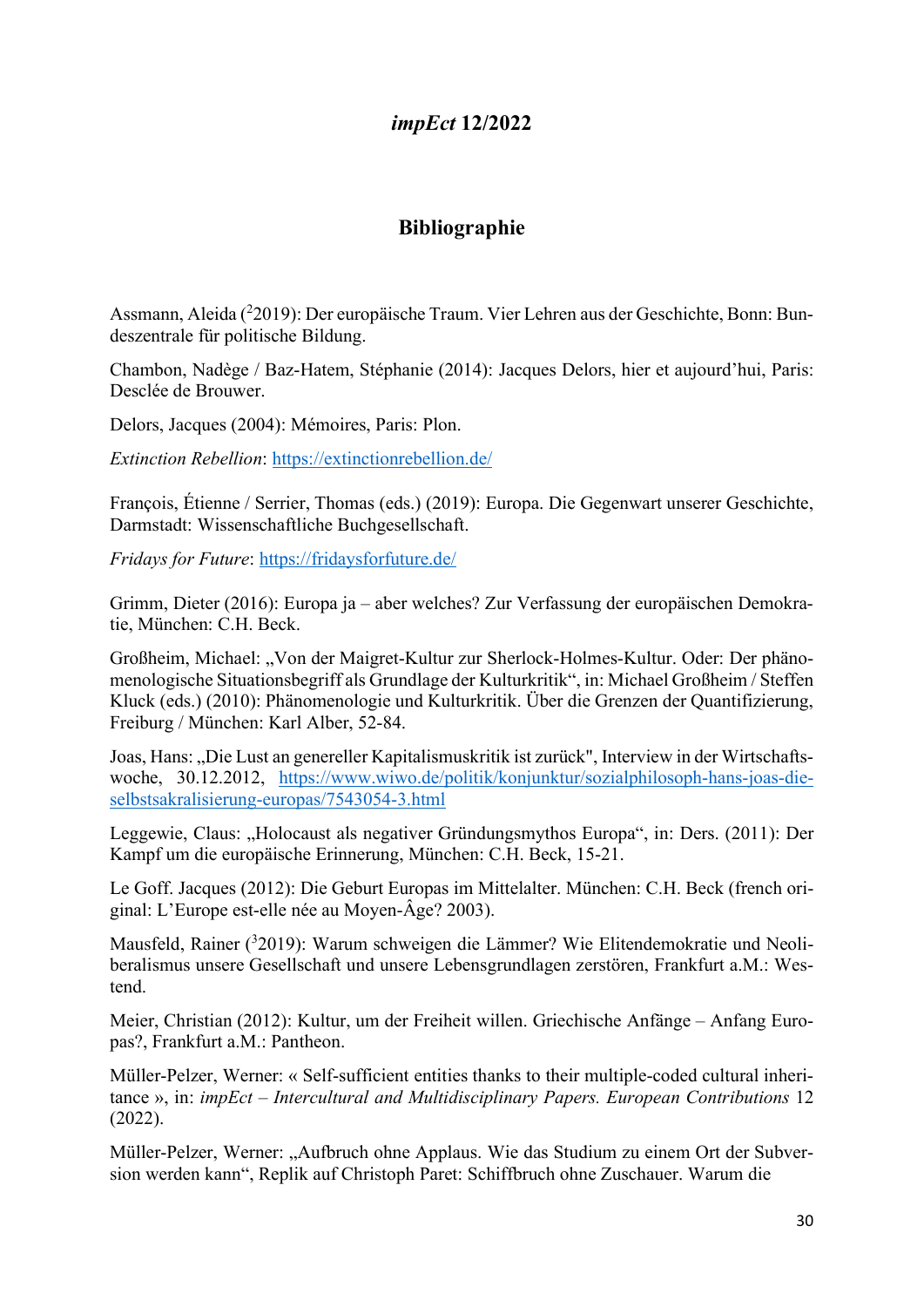Universität nicht mehr Ort gefährlicher Gedanken ist, Lettre International 130, 29-31, in: impEct – Intercultural and Multidisciplinary Papers. European Contributions 12 (2022).

Müller-Pelzer, Werner (2021 a): Europa regenerieren. Über das Entstehen kollektiver Atmosphären, erläutert am Beispiel des studentischen MONTAIGNE-Austauschprogramms, Freiburg / München: Karl Alber.

Müller-Pelzer, Werner (2021 b): Europa als affektiven Raum erleben, Rostock: Rostocker Phänomenologische Manuskripte.

Müller-Pelzer, Werner (2021 c): "Das MONTAIGNE-Programm: Ein neuer Weg nach Europa", in: DEDALUS Portuguese Journal of Comparative Literature 24-25, 2021.

Nagel, Thomas (2012): Der Blick von nirgendwo, Frankfurt a.M.: Suhrkamp (original edition 1986).

Oerter, Rolf (<sup>9</sup>1971): Moderne Entwicklungspsychologie, Donauwörth: Ludwig Auer.

Schmale, Wolfgang (<sup>2</sup>2010): Geschichte und Zukunft der Europäischen Identität, Bonn: Bundeszentrale für politische Bildung (Erstausgabe 2008).

Schmid, Hans Bernhard  $(^{2}2012)$ : Wir-Intentionalität. Kritik des ontologischen Individualismus und Rekonstruktion der Gemeinschaft, Freiburg / München: Karl Alber.

Schmitz, Hermann (2018): Wozu philosophieren?, Freiburg / München: Karl Alber.

Schmitz, Hermann (2014): Gibt es die Welt?, Freiburg / München: Karl Alber.

Schmitz, Hermann (2010 a): Jenseits des Naturalismus, Freiburg / München: Karl Alber.

Schmitz, Hermann (2010 b): Das Reich der Normen, Freiburg / München: Karl Alber.

Schmitz, Hermann (2009): Kurze Einführung in die Neue Phänomenologie, Freiburg / München: Karl Alber.

Schmitz, Hermann (2007): Der Weg der europäischen Philosophie. Eine Gewissenserforschung, 2 Bände, Freiburg / München: Karl Alber.

Schmitz, Hermann (2005): Situationen und Konstellationen. Wider die Ideologie totaler Vernetzung, Freiburg / München: Karl Alber.

Schmitz, Hermann (2003): Was ist Neue Phänomenologie?, Rostock: Ingo Koch.

Schmitz, Hermann: "Lebenserfahrungen und Denkformen", in: Schmitz, Hermann / Marx, Gabriele / Moldzio, Andrea (eds.) (2002): Begriffene Erfahrung. Beiträge zu einer antireduktionistischen Phänomenologie, Rostock: Ingo Koch, 23-32.

Schmitz, Hermann (1997): Höhlengänge. Über die gegenwärtige Aufgabe der Philosophie, Berlin: Akademie.

Schmitz, Hermann (<sup>2</sup>1995): Der unerschöpfliche Gegenstand. Grundzüge der Philosophie, Bonn: Bouvier.